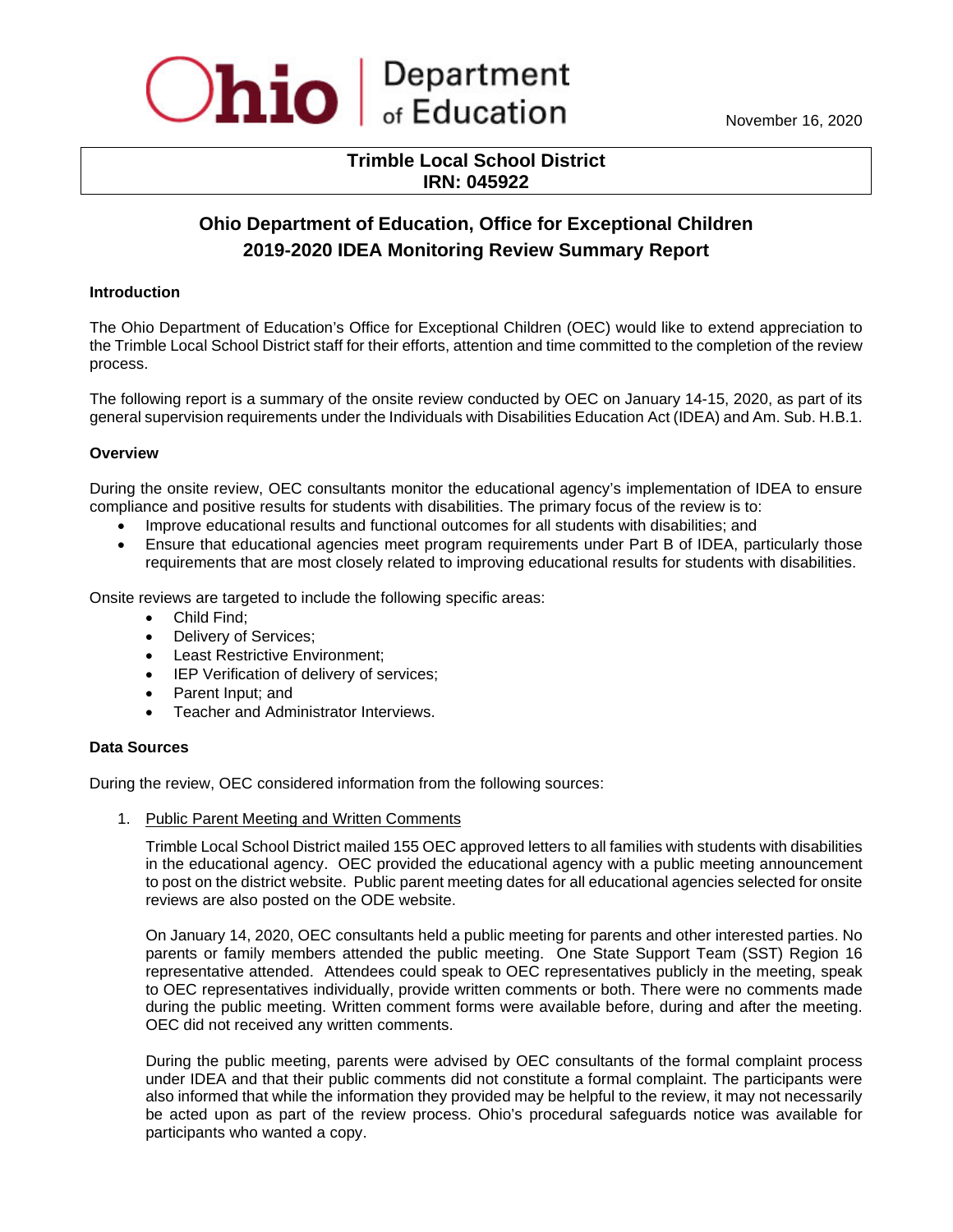# 2. Pre-Onsite Data Analysis

OEC conducted a comprehensive review which included district, building and grade level data; Special Education Performance Profile; Local Report Cards; Comprehensive Continuous Improvement Plan (CCIP); and Education Management Information System (EMIS) data. The data analysis assisted OEC in determining potential growth areas and educational agency strengths.

# 3. Record Review/IEP Verification

Prior to the onsite visit, OEC consultants reviewed 17 records of students with disabilities. OEC selected records of students with disabilities from a variety of disability categories and ages. Eleven (11) student records were selected for IEP verification in the classroom setting. OEC conduced 11 IEP verifications and some areas of concern were found regarding the implementation of the IEP within various classroom settings. Refer to the IEP verification reports for individual reviewer comments and/or concerns.

# 4. Staff/Administrative Interviews

On January 14, 2020, OEC consultants held 10 sessions of interviews with 6 administrators and 39 teachers, school counselors, related services personnel and school psychologists. OEC interviews focused on the following review areas: Child Find; Delivery of Services; Least Restrictive Environment (LRE) and IEP alignment and Discipline.

# **Findings of Noncompliance**

A finding is made when noncompliance is identified with evaluation team report (ETR) and/or individualized education program (IEP) requirements. A noncompliance level of 30% or greater in any single area or in specific areas of concern found during the onsite review activities, a Corrective Action Plan (CAP) will need to be developed to address those areas. All noncompliance identified by OEC as part of the review (listed by subject area in the *OEC's Review Findings and Educational Agency Required Actions Table*) must be corrected as indicated in the *Evidence of Correction/Required Actions* column.

OEC provides separate written correspondence to the parent/guardian when action is required to correct findings of noncompliance for individual students. The educational agency will receive copies of this correspondence.

# **Corrective Action Plan (CAP)**

The educational agency will develop a CAP to address any items identified in this summary report. An approved form for the CAP will be provided by OEC or can be accessed on ODE's website by using the keyword search "Monitoring". The CAP developed by the educational agency must include the following:

- Activities to address all areas identified in this summary report;
- Documentation/evidence of implementation of the activities;
- Individuals responsible for implementing the activities;
- Resources needed;
- Completion dates; and
- Continued Plan for Improvement and/or Compliance.

The educational agency must submit the CAP by email to [Raymond.mccain@education.ohio.gov](mailto:Raymond.mccain@education.ohio.gov) within 30 school days from the date of this report. OEC will review the action plan submitted by the educational agency for approval. If OEC deems that a revision(s) is necessary, the educational agency will be required to revise and resubmit. The educational agency will be contacted by OEC and notified when the action plan has been approved.

#### *CAP Due Date***: January 13, 2021**

# **OEC Trainings**

As part of the OEC monitoring process, Trimble Local School District personnel, as identified by OEC, are required to complete the Special Education Essentials 2019-2020 training modules within the Learning Management System (LMS). OEC will provide specific instructions on completing these training modules during the Summary Report presentation. Participants must achieve a 75% or more on each quiz. Participants who do not achieve at least 75% will be contacted by the State Support Team (SST) for additional training.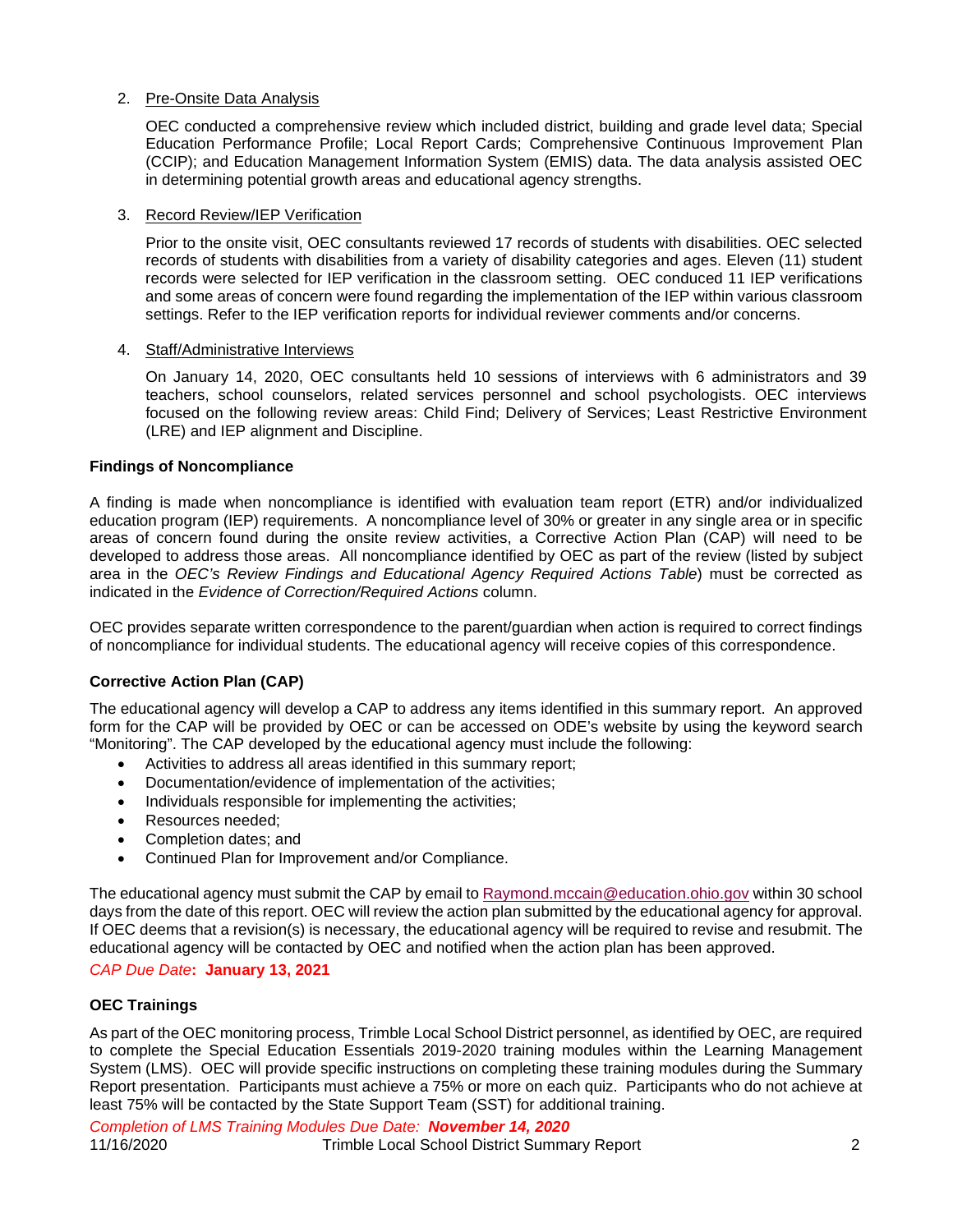#### **Individual Correction**

The educational agency has **60 school days** from the date of this summary report to correct all identified findings of noncompliance for individual students, unless noted otherwise in the report. Detailed information on individual findings are provided in a separate report.

*Individual Correction Due Date: March 2, 2021*

#### **CAP Activities and Systemic Correction**

The educational agency will provide OEC with documentation verifying the educational agency's completion of all CAP activities and all systemic corrections noted in this summary report. OEC will verify systemic correction through the review of this documentation. If needed, OEC may request additional student records to review.

Completion of CAP Activities and Systemic Correction Due Date: **August 23, 2021**

Once the educational agency has completed all action plan activities, the educational agency will use OEC's monitoring process to create and implement a Strategic Improvement Plan with the OEC and SST assistance.

For questions regarding the review, please contact:Raymond McCain, OEC Contact Consultant, at 614-593- 5477, toll-free at (877) 644-6338, or by e-mail at [raymond.mccain@education.ohio.gov.](mailto:raymond.mccain@education.ohio.gov)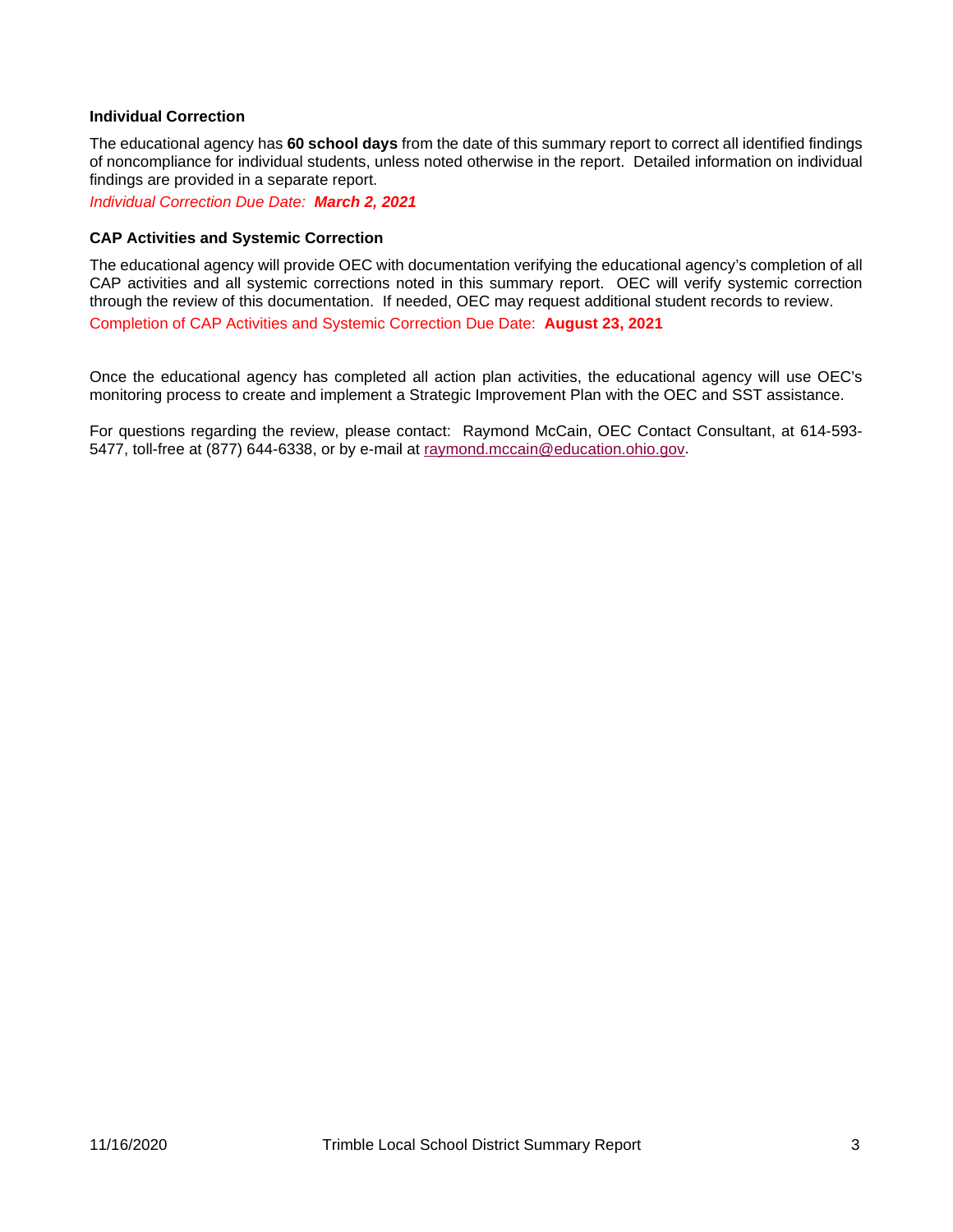# **OEC's Review Findings and Educational Agency Required Actions**

# **Component 1: Child Find**

*Each educational agency shall adopt and implement written policies and procedures approved by the Ohio Department of Education, Office for Exceptional Children, that ensure all children with disabilities residing within the educational agency, regardless of the severity of their disability, and who are in need of special education and related services are identified, located, and evaluated as required by the Individuals with Disabilities Education Improvement Act of 2004 and Federal Regulations at 34 C.F.R. Part 300 pertaining to child find, including the regulations at 34 C.F.R. 300.111 and 300.646 and Rule 3301-51-03 of the Ohio Operating Standards serving Children with Disabilities.* 

| <b>Record</b><br><b>Review</b><br><b>Item</b> | <b>Regulation 34</b><br><b>CFR or OAC</b>   | <b>Evidence of Findings</b>                                                                                                                                                                                                                                                                                                                                                                                                                                                                                                                                                                                                                                                                                                                                                                                                                                    | <b>Evidence of Correction</b><br><b>Required Actions</b>                                                                                                                                                                                                                                                                                                                                                                                  | <b>Must be</b><br>addressed in<br><b>CAP</b>                                                                     |
|-----------------------------------------------|---------------------------------------------|----------------------------------------------------------------------------------------------------------------------------------------------------------------------------------------------------------------------------------------------------------------------------------------------------------------------------------------------------------------------------------------------------------------------------------------------------------------------------------------------------------------------------------------------------------------------------------------------------------------------------------------------------------------------------------------------------------------------------------------------------------------------------------------------------------------------------------------------------------------|-------------------------------------------------------------------------------------------------------------------------------------------------------------------------------------------------------------------------------------------------------------------------------------------------------------------------------------------------------------------------------------------------------------------------------------------|------------------------------------------------------------------------------------------------------------------|
| $CF-1$                                        | $300.305(a)$ and<br>3301-51-11<br>(c)(1)(a) | <b>Record Review</b><br>Preschool records were not reviewed.                                                                                                                                                                                                                                                                                                                                                                                                                                                                                                                                                                                                                                                                                                                                                                                                   | <b>Individual Correction</b><br><b>NA</b><br><b>Systemic Correction</b><br><b>NA</b>                                                                                                                                                                                                                                                                                                                                                      | $\boxtimes$ NA                                                                                                   |
| $CF-2$                                        | 3301-51-06                                  | <b>Record Review</b><br>Seven evaluations did not appropriately document<br>interventions provided to resolve concerns for the<br>child performing below grade-level standards.<br>Interviews<br>revealed<br><b>Interviews</b><br>that<br>the<br>intervention<br>process/Response to Intervention (RTI) process is<br>building specific. It would benefit the district to<br>explore which buildings are most successful in<br>handling the intervention/RTI process and consider<br>adopting those best practices on a district-wide<br>level.<br>Some<br>respondents<br>described<br>lack of<br>a<br>understanding regarding interventions and the<br>need to document what has been attempted. This<br>is an opportunity for professional development and<br>technical<br>assistance<br>targeted<br>regarding<br>intervention and subsequent documentation. | <b>Individual Correction</b><br>OEC has verified that these students have a current<br>ETR in place, so no additional individual correction<br>is required.<br><b>Systemic Correction</b><br>The educational agency must submit evidence to<br>OEC of written procedures and practices regarding<br>documentation of intervention and supports<br>provided prior to completion of the initial evaluation<br>and reevaluation team report. | $\boxtimes$ Yes<br>The educational<br>agency needs to<br>address this finding<br>in a Corrective<br>Action Plan. |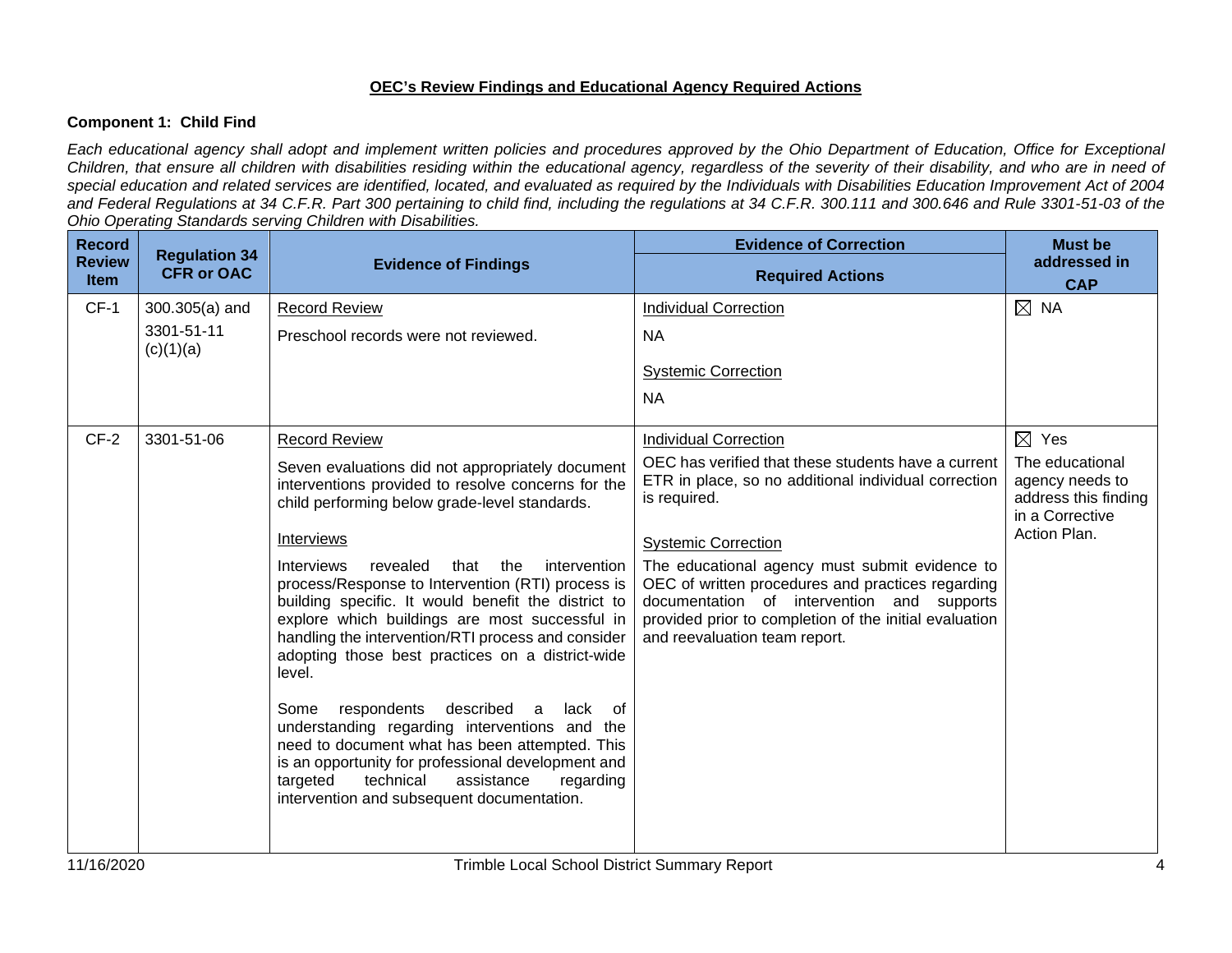| <b>Record</b>                | <b>Regulation 34</b>                     |                                                                                                                                                                                                                                                                                                                                                                                                                                                                                                                                                                                                                                                                     | <b>Evidence of Correction</b>                                                                                                                                                                                                                                                                                                                                                                                                                                                                                                                                                                                                                                                                                                                                                                                  | <b>Must be</b>                                                                                                                    |
|------------------------------|------------------------------------------|---------------------------------------------------------------------------------------------------------------------------------------------------------------------------------------------------------------------------------------------------------------------------------------------------------------------------------------------------------------------------------------------------------------------------------------------------------------------------------------------------------------------------------------------------------------------------------------------------------------------------------------------------------------------|----------------------------------------------------------------------------------------------------------------------------------------------------------------------------------------------------------------------------------------------------------------------------------------------------------------------------------------------------------------------------------------------------------------------------------------------------------------------------------------------------------------------------------------------------------------------------------------------------------------------------------------------------------------------------------------------------------------------------------------------------------------------------------------------------------------|-----------------------------------------------------------------------------------------------------------------------------------|
| <b>Review</b><br><b>Item</b> | <b>CFR or OAC</b>                        | <b>Evidence of Findings</b>                                                                                                                                                                                                                                                                                                                                                                                                                                                                                                                                                                                                                                         | <b>Required Actions</b>                                                                                                                                                                                                                                                                                                                                                                                                                                                                                                                                                                                                                                                                                                                                                                                        | addressed in<br><b>CAP</b>                                                                                                        |
|                              |                                          | <b>Other Considerations</b><br>It is recommended that Trimble Local Schools<br>develop a procedure of checks and balances to<br>ensure interventions that are being provided to<br>students are correctly documented within the ETR<br>as well as in Part 2s, Summary of Interventions.<br>Trimble Local Schools would benefit from creating<br>a district wide RTI process that would be<br>implemented throughout all three buildings. All<br>members of Trimble Local Schools need to be<br>trained on the correct implementation of this RTI<br>process, along with monitoring from administration<br>to provide any additional technical assistance<br>needed. |                                                                                                                                                                                                                                                                                                                                                                                                                                                                                                                                                                                                                                                                                                                                                                                                                |                                                                                                                                   |
| $CF-3$                       | 300.501(b)(1)<br>3301-51-06<br>(E)(2)(a) | <b>Record Review</b><br>Two student records did not show evidence that the<br>parent was afforded the opportunity to participate<br>in the evaluation team planning meeting.                                                                                                                                                                                                                                                                                                                                                                                                                                                                                        | <b>Individual Correction</b><br>The educational agency must provide evidence that<br>the parent was involved or provided the opportunity<br>to participate in the evaluation planning process.<br>The evidence may include evaluation planning form,<br>prior written notice, parent invitation, referral form or<br>communication log.<br>If the educational agency cannot provide<br>documentation that the parent was involved or<br>provided the opportunity to participate in the<br>evaluation planning process, the educational<br>agency must conduct a reevaluation planning<br>meeting with the parent.<br><b>Systemic Correction</b><br>The educational agency must submit evidence to<br>OEC of written procedures and practices that<br>include the parent in the evaluation planning<br>process. | $\boxtimes$ No<br>The educational<br>agency does not<br>need to address<br>this finding in a<br><b>Corrective Action</b><br>Plan. |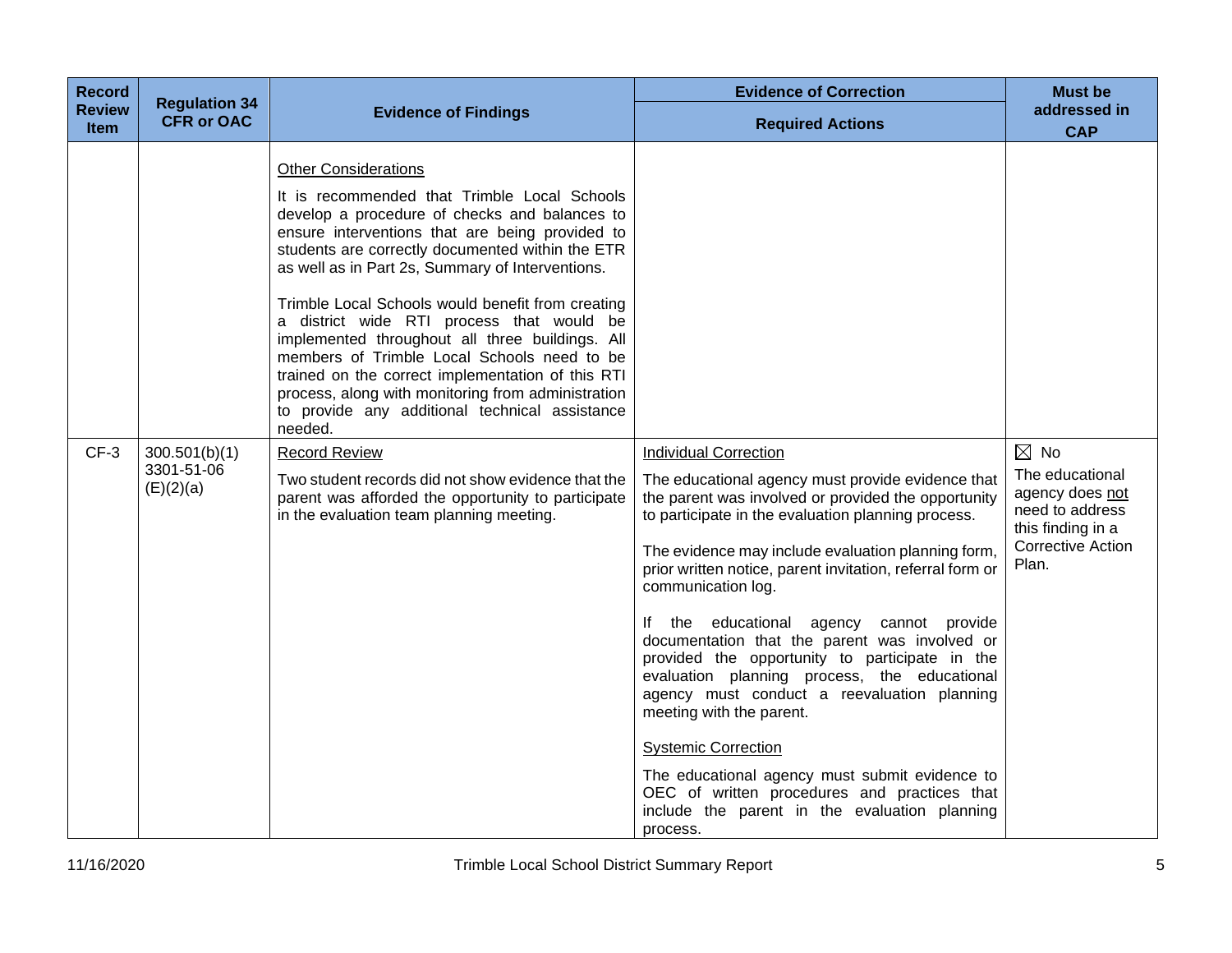| <b>Record</b>         | <b>Regulation 34</b> |                                                                                                                            | <b>Evidence of Correction</b>                                                                                                                                                                                                                                                                                                                                                                                                                                                                                                                                                                                                                                                                                                                                                                                                                                                                                                                                                                                                                                                                   | <b>Must be</b>                                                                                                                    |
|-----------------------|----------------------|----------------------------------------------------------------------------------------------------------------------------|-------------------------------------------------------------------------------------------------------------------------------------------------------------------------------------------------------------------------------------------------------------------------------------------------------------------------------------------------------------------------------------------------------------------------------------------------------------------------------------------------------------------------------------------------------------------------------------------------------------------------------------------------------------------------------------------------------------------------------------------------------------------------------------------------------------------------------------------------------------------------------------------------------------------------------------------------------------------------------------------------------------------------------------------------------------------------------------------------|-----------------------------------------------------------------------------------------------------------------------------------|
| <b>Review</b><br>Item | <b>CFR or OAC</b>    | <b>Evidence of Findings</b>                                                                                                | <b>Required Actions</b>                                                                                                                                                                                                                                                                                                                                                                                                                                                                                                                                                                                                                                                                                                                                                                                                                                                                                                                                                                                                                                                                         | addressed in<br><b>CAP</b>                                                                                                        |
| $CF-4$                | 300.300              | <b>Record Review</b><br>Two student records did not provide evidence of<br>parental consent obtained prior to new testing. | <b>Individual Correction</b><br>The educational agency must provide evidence that<br>the parent provided informed, written consent for<br>evaluation, based upon the planning form. Or the<br>agency must show documented repeated attempts<br>to obtain informed, written consent to which the<br>parent did not respond.<br>The evidence may include, prior written notice,<br>parent invitation, communication log, or other<br>documented attempts to obtain parental informed,<br>written consent.<br>If the educational agency cannot provide<br>documentation that the parent provided informed,<br>written consent for evaluation, or did not respond to<br>repeated attempts to obtain consent, the agency<br>conduct<br>reevaluation<br>including<br>must<br>a<br>documentation of parental consent.<br><b>Systemic Correction</b><br>The educational agency must submit evidence to<br>OEC of written procedures and practices for<br>obtaining parental consent obtained prior to new<br>testing or policies and practices for moving forward<br>when parents will not participate. | $\boxtimes$ No<br>The educational<br>agency does not<br>need to address<br>this finding in a<br><b>Corrective Action</b><br>Plan. |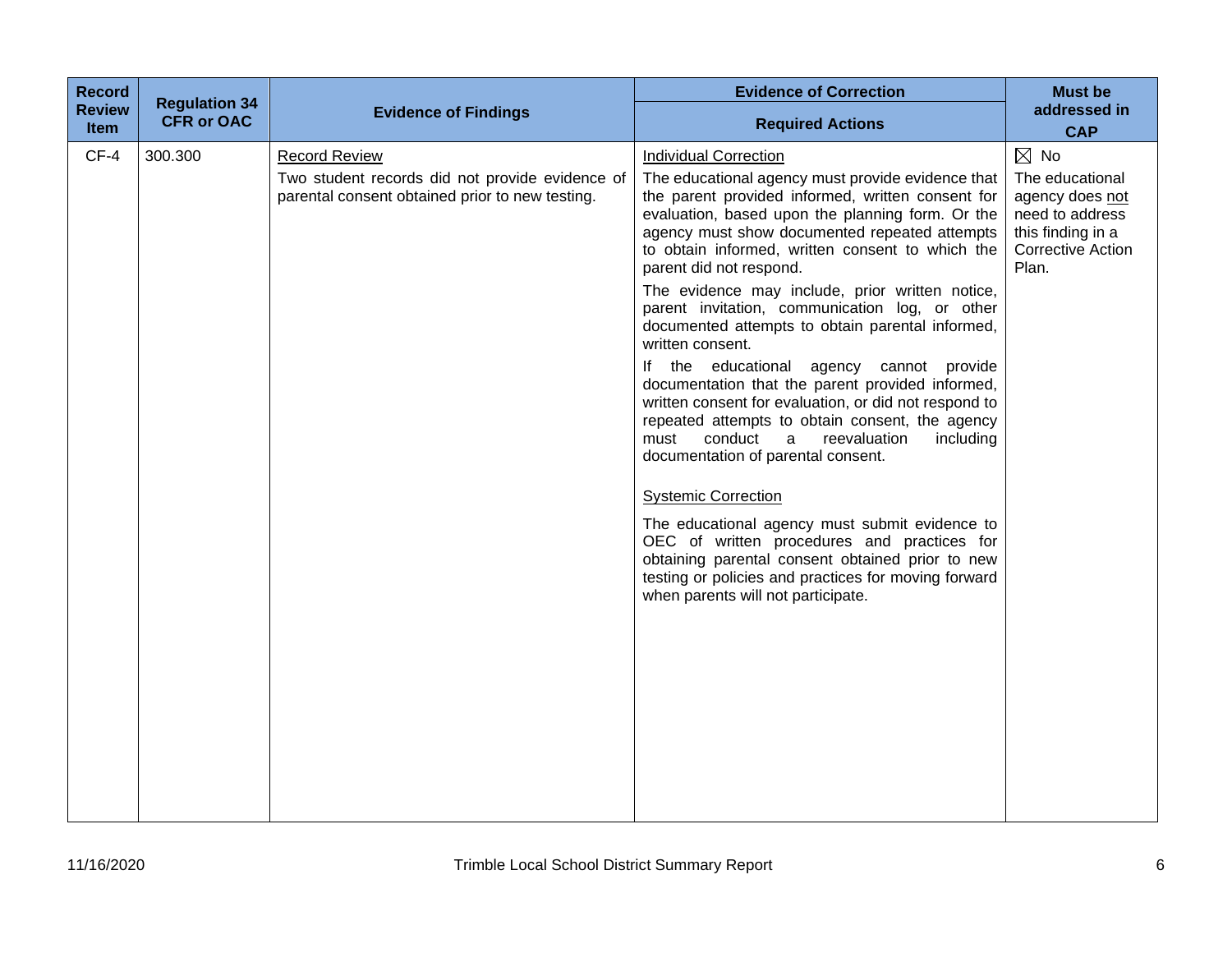| <b>Record</b>         | <b>Regulation 34</b>                  |                                                                                                                                                                                                                                                                                                                                                                                                                                                                                                                                                                                                                                                                                                                                                                                                                                                                                                                | <b>Evidence of Correction</b>                                                                                                                                                                                                                                                                                                                                                                                            | <b>Must be</b>                                                                                |
|-----------------------|---------------------------------------|----------------------------------------------------------------------------------------------------------------------------------------------------------------------------------------------------------------------------------------------------------------------------------------------------------------------------------------------------------------------------------------------------------------------------------------------------------------------------------------------------------------------------------------------------------------------------------------------------------------------------------------------------------------------------------------------------------------------------------------------------------------------------------------------------------------------------------------------------------------------------------------------------------------|--------------------------------------------------------------------------------------------------------------------------------------------------------------------------------------------------------------------------------------------------------------------------------------------------------------------------------------------------------------------------------------------------------------------------|-----------------------------------------------------------------------------------------------|
| <b>Review</b><br>Item | <b>CFR or OAC</b>                     | <b>Evidence of Findings</b>                                                                                                                                                                                                                                                                                                                                                                                                                                                                                                                                                                                                                                                                                                                                                                                                                                                                                    | <b>Required Actions</b>                                                                                                                                                                                                                                                                                                                                                                                                  | addressed in<br><b>CAP</b>                                                                    |
| $CF-5$                | 300.304(c)(4)                         | <b>Record Review</b>                                                                                                                                                                                                                                                                                                                                                                                                                                                                                                                                                                                                                                                                                                                                                                                                                                                                                           | <b>Individual Correction</b>                                                                                                                                                                                                                                                                                                                                                                                             | $\boxtimes$ Yes                                                                               |
|                       | 3301-51-01<br>3301-51-06<br>(E)(2)(a) | Sixteen (16) evaluations did not provide evidence<br>that the evaluation addresses all areas related to<br>the suspected disability.<br><b>Interviews</b><br>It was discussed during the interview sessions that<br>all teachers would benefit from attending some<br>training focusing on how to compliantly complete<br>any part 1 assigned to them.<br>Respondents also described the difficulty they were<br>having obtaining a completed Part 1, in any format,<br>from those who were assigned to complete a Part<br>1.<br><b>Other Considerations</b><br>Trimble Local Schools must develop an internal<br>monitoring process which contains procedures to<br>ensure:<br>• Active team participation in the ETR planning<br>process.<br>Appropriate evaluation data is available; and<br>$\bullet$<br>• Assessments identified on the planning form are<br>being completed and represented in a Part 1. | The educational agency will convene the ETR<br>teams to conduct a reevaluation and provide<br>evidence that the evaluation addresses all areas<br>related to the suspected disability.<br><b>Systemic Correction</b><br>The educational agency must submit evidence to<br>OEC of written procedures and practices to provide<br>evidence that the evaluation addresses all areas<br>related to the suspected disability. | The educational<br>agency needs to<br>address this finding<br>in a Corrective<br>Action Plan. |
|                       |                                       | In several cases, assessments included on the<br>planning form were not presented in Part 1 of the<br>ETR, and, in other cases, assessments were<br>reported in Part 1 that were not included on the<br>planning form. All assessments and data listed for<br>evaluation on the ETR planning form, and agreed<br>upon by the parent, must appear $-$ in some form $-$<br>in a Part 1 individual evaluator's assessment.                                                                                                                                                                                                                                                                                                                                                                                                                                                                                        |                                                                                                                                                                                                                                                                                                                                                                                                                          |                                                                                               |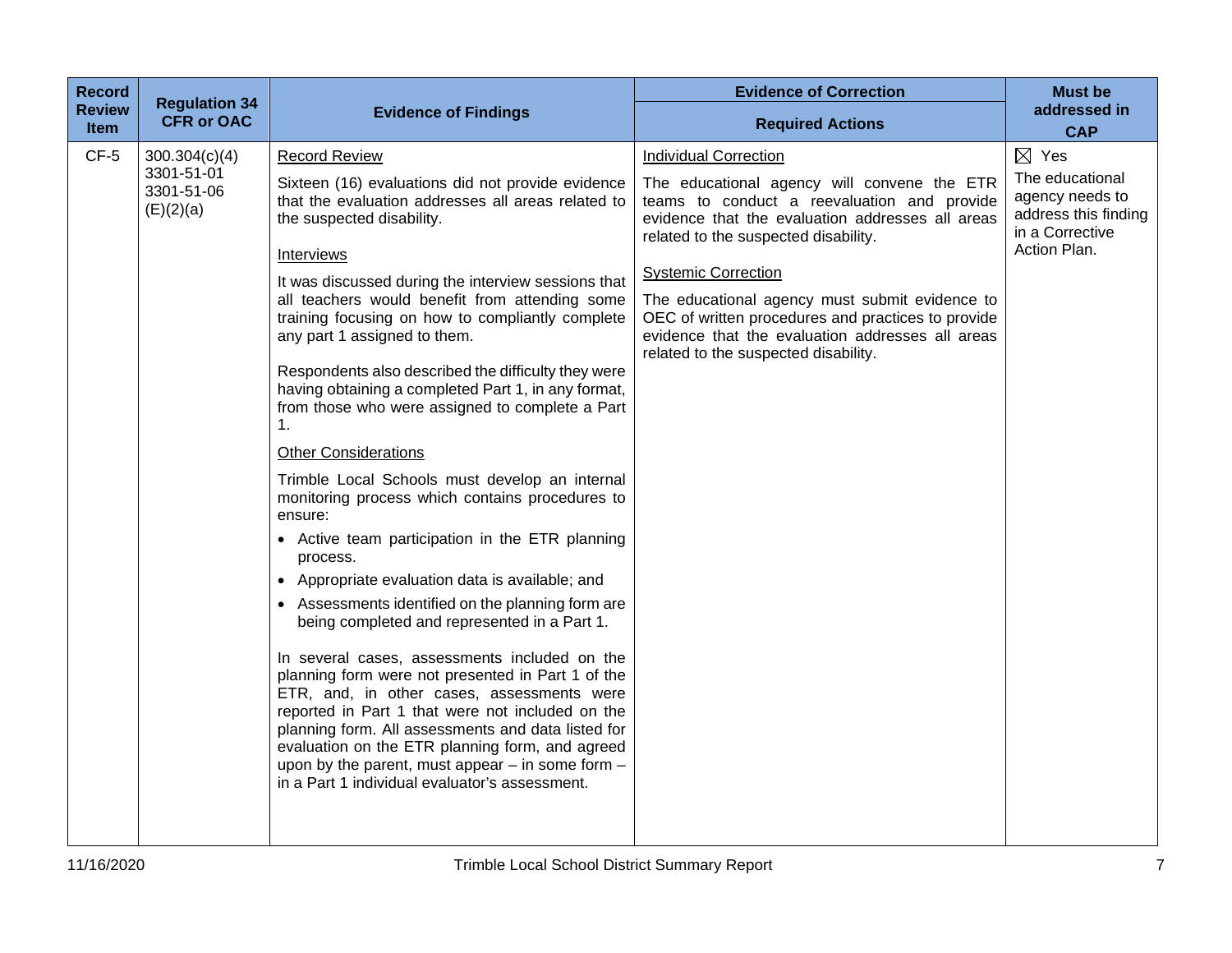| <b>Record</b>                | <b>Regulation 34</b> |                                                                                                                                                                                                                                                                                                                                                                                                                                                                                            | <b>Evidence of Correction</b>                                                                                                                                                                                                                                                                                                                                                                                                                                                                   | <b>Must be</b>                                                                                                                    |
|------------------------------|----------------------|--------------------------------------------------------------------------------------------------------------------------------------------------------------------------------------------------------------------------------------------------------------------------------------------------------------------------------------------------------------------------------------------------------------------------------------------------------------------------------------------|-------------------------------------------------------------------------------------------------------------------------------------------------------------------------------------------------------------------------------------------------------------------------------------------------------------------------------------------------------------------------------------------------------------------------------------------------------------------------------------------------|-----------------------------------------------------------------------------------------------------------------------------------|
| <b>Review</b><br><b>Item</b> | <b>CFR or OAC</b>    | <b>Evidence of Findings</b>                                                                                                                                                                                                                                                                                                                                                                                                                                                                | <b>Required Actions</b>                                                                                                                                                                                                                                                                                                                                                                                                                                                                         | addressed in<br><b>CAP</b>                                                                                                        |
| CF-6                         | 300.306(c)           | <b>Record Review</b>                                                                                                                                                                                                                                                                                                                                                                                                                                                                       | <b>Individual Correction</b>                                                                                                                                                                                                                                                                                                                                                                                                                                                                    | $\boxtimes$ Yes                                                                                                                   |
|                              |                      | Eight evaluations did not show evidence of clearly<br>stating the summary of assessment results.<br><b>Other Considerations</b><br>The information from Part 1 was not summarized in<br>a clear and concise manner in Part 2. In some<br>instances, the information was entirely omitted.<br>Information in Part 1s must be brought forward to<br>Part 2 in a manner that can be clearly understood<br>by the parent and used by the IEP team to develop<br>meaningful goals and services. | The educational agency will reconvene the ETR<br>teams to conduct a reevaluation and provide a clear<br>and concise summary of the data and assessment<br>conducted that meets the requirements of 3301-51-<br>06 (G) (Summary of information). The IEP team<br>must consider the results of this reevaluation.<br><b>Systemic Correction</b><br>The educational agency must submit evidence to<br>OEC of written procedures and practices regarding<br>summary of data and assessment results. | The educational<br>agency needs to<br>address this finding<br>in a Corrective<br>Action Plan.                                     |
| $CF-7$                       | 300.306(c)           | <b>Record Review</b><br>Two evaluation team reports did not contain a clear<br>and succinct description of educational needs.                                                                                                                                                                                                                                                                                                                                                              | <b>Individual Correction</b><br>The educational agency will reconvene the ETR<br>teams to conduct a reevaluation and provide a clear<br>and succinct description of the student's educational<br>needs. The IEP team must consider the results of<br>this reevaluation.<br><b>Systemic Correction</b><br>The educational agency must submit evidence to<br>OEC of written procedures and practices regarding<br>description of educational needs.                                               | $\boxtimes$ No<br>The educational<br>agency does not<br>need to address<br>this finding in a<br><b>Corrective Action</b><br>Plan. |
| CF-8                         | 300.306(c)           | <b>Record Review</b><br>One evaluation team report did not contain specific<br>implications for instruction.                                                                                                                                                                                                                                                                                                                                                                               | <b>Individual Correction</b><br>The educational agency will reconvene the ETR<br>team to conduct a reevaluation and provide a clear<br>description of specific implications for instruction.<br>The IEP team must consider the results of this<br>reevaluation.<br><b>Systemic Correction</b><br>The educational agency must submit evidence to<br>OEC of written procedures and practices regarding<br>implications for instruction.                                                           | $\boxtimes$ No<br>The educational<br>agency does not<br>need to address<br>this finding in a<br><b>Corrective Action</b><br>Plan. |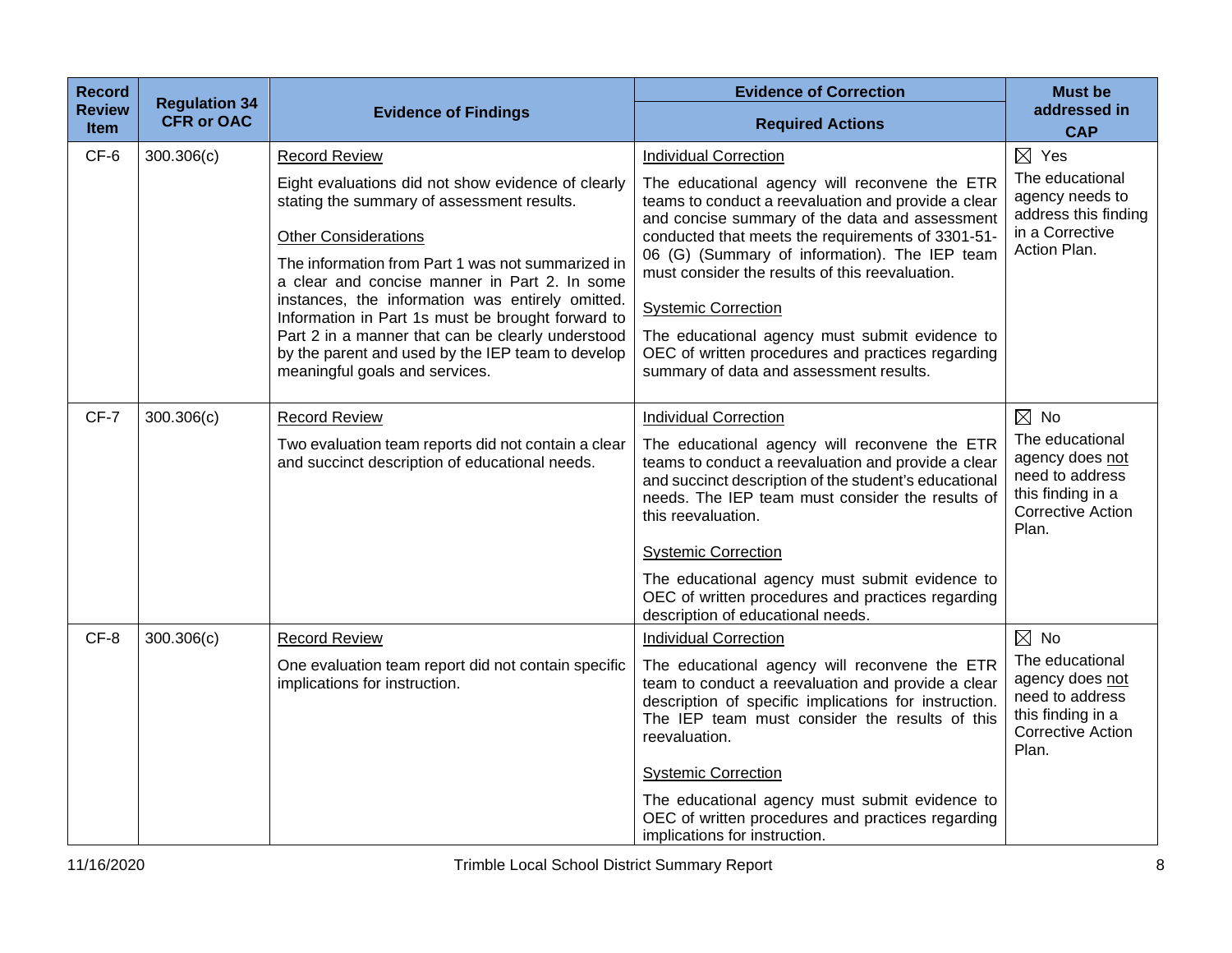| <b>Record</b><br><b>Review</b><br><b>Item</b> | <b>Regulation 34</b><br><b>CFR or OAC</b> | <b>Evidence of Findings</b>                                                                                                                                                                                                                                                                                                                                                                                                                                                                                                                                                                                                                                                                                                                                                                                                                                                                                                                                                                                                                                                                                                                                                                                                                                                 | <b>Evidence of Correction</b><br><b>Required Actions</b>                                                                                                                                                                                                                                                                                                                                                                                                                                                      | <b>Must be</b><br>addressed in<br><b>CAP</b>                                                                     |
|-----------------------------------------------|-------------------------------------------|-----------------------------------------------------------------------------------------------------------------------------------------------------------------------------------------------------------------------------------------------------------------------------------------------------------------------------------------------------------------------------------------------------------------------------------------------------------------------------------------------------------------------------------------------------------------------------------------------------------------------------------------------------------------------------------------------------------------------------------------------------------------------------------------------------------------------------------------------------------------------------------------------------------------------------------------------------------------------------------------------------------------------------------------------------------------------------------------------------------------------------------------------------------------------------------------------------------------------------------------------------------------------------|---------------------------------------------------------------------------------------------------------------------------------------------------------------------------------------------------------------------------------------------------------------------------------------------------------------------------------------------------------------------------------------------------------------------------------------------------------------------------------------------------------------|------------------------------------------------------------------------------------------------------------------|
| CF-9                                          | 300.306(a)(1)<br>3301-51-01<br>(B)(21)    | <b>Record Review</b><br>Ten (10) evaluations did not show evidence that a<br>group of qualified professionals, as appropriate to<br>the suspected disability, were involved in<br>determining whether the child is a child with a<br>disability as well as the child's educational needs.<br>Interview<br>Several staff members indicated they were not<br>actively involved in some of the ETR meetings and<br>that they had little say in the assessments or<br>outcomes for their students. General education<br>teachers were sometimes absent during the<br>planning meeting and/or ETR meeting due to lack<br>of substitutes. Several general education teachers<br>were "excused" from attending the ETR meeting<br>resulting in a lack of a qualified team being in<br>attendance, which is not permitted.<br><b>Other Considerations</b><br>It is recommended Trimble Local Schools develop<br>a procedure of checks and balances to ensure all<br>members of the planning/ETR team are in<br>attendance for the entire length of these meetings.<br>Training is also recommended to provide the<br>district with the knowledge of legal responsibilities<br>regarding the excusal of certain team members as<br>well as who is required to attend these meetings. | <b>Individual Correction</b><br>The educational agency must provide evidence that<br>the ETR teams and other qualified professionals, as<br>appropriate, participated in the determination of<br>eligibility and educational needs. If not, the ETR<br>team must reconvene and provide OEC evidence of<br>group participation.<br><b>Systemic Correction</b><br>The educational agency must submit evidence to<br>OEC of written procedures and practices regarding<br>the eligibility determination process. | $\boxtimes$ Yes<br>The educational<br>agency needs to<br>address this finding<br>in a Corrective<br>Action Plan. |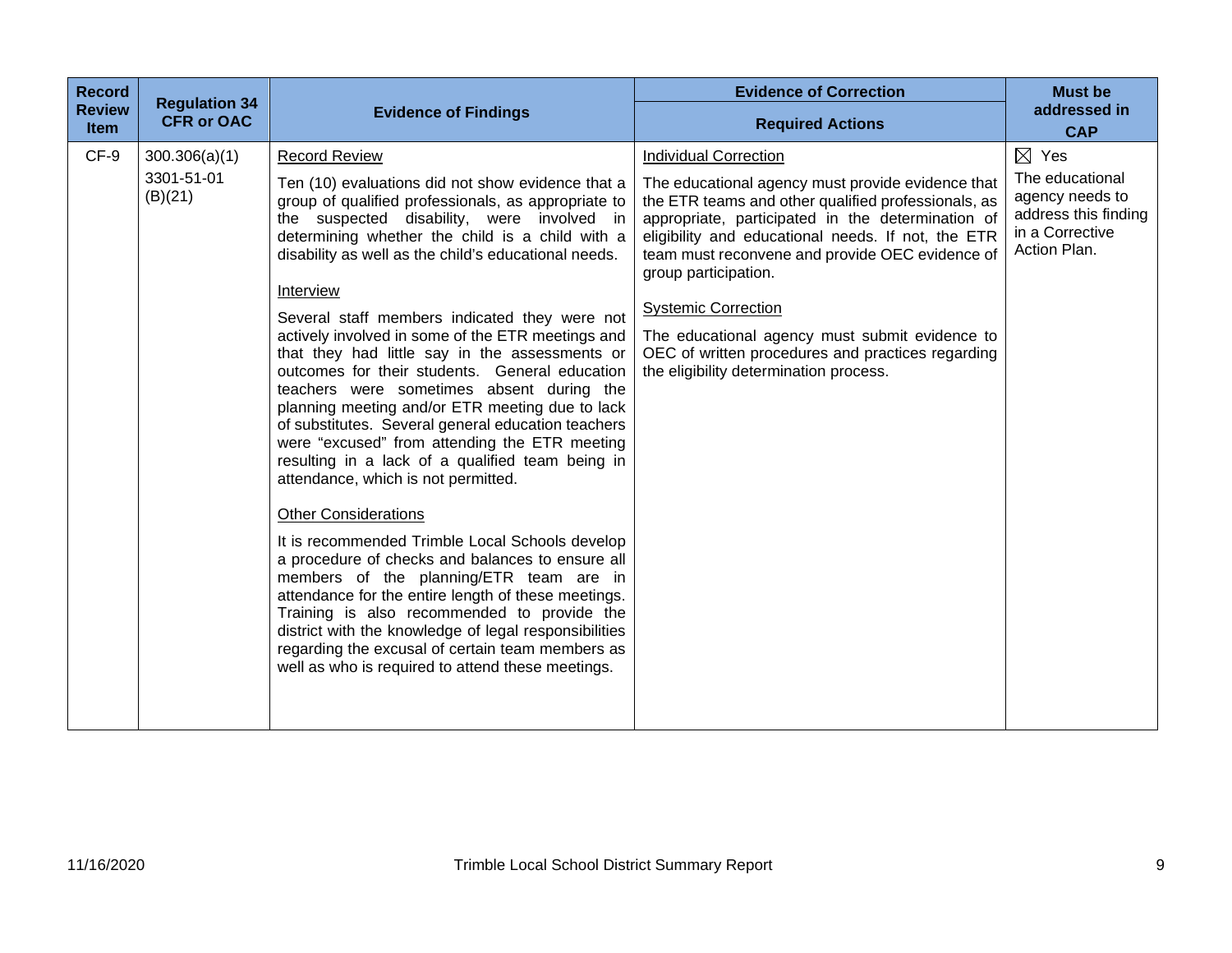# **Component 2: Delivery of Services**

*Each educational agency shall have policies, procedures and practices to ensure that each child with a disability has an IEP that is developed, reviewed, and revised in a meeting and implemented in accordance with 300.320 through 300.324.*

| <b>Record</b>                | <b>Regulation 34</b>                                      |                                                                                                                                                                                                                                                                                                                                                                                                                                                                                                                                                                                                                                                                                                                                                                                                                                                                                                                                                                                                                                                                                                                                                                                                                                                                  | <b>Evidence of Correction</b>                                                                                                                                                                                                                                                                                                                                                                                                                   | <b>Must be addressed</b>                                                                                         |
|------------------------------|-----------------------------------------------------------|------------------------------------------------------------------------------------------------------------------------------------------------------------------------------------------------------------------------------------------------------------------------------------------------------------------------------------------------------------------------------------------------------------------------------------------------------------------------------------------------------------------------------------------------------------------------------------------------------------------------------------------------------------------------------------------------------------------------------------------------------------------------------------------------------------------------------------------------------------------------------------------------------------------------------------------------------------------------------------------------------------------------------------------------------------------------------------------------------------------------------------------------------------------------------------------------------------------------------------------------------------------|-------------------------------------------------------------------------------------------------------------------------------------------------------------------------------------------------------------------------------------------------------------------------------------------------------------------------------------------------------------------------------------------------------------------------------------------------|------------------------------------------------------------------------------------------------------------------|
| <b>Review</b><br><b>Item</b> | <b>CFR or OAC</b>                                         | <b>Evidence of Findings</b>                                                                                                                                                                                                                                                                                                                                                                                                                                                                                                                                                                                                                                                                                                                                                                                                                                                                                                                                                                                                                                                                                                                                                                                                                                      | <b>Required Actions</b>                                                                                                                                                                                                                                                                                                                                                                                                                         | in CAP                                                                                                           |
| $DS-1$                       | SPP Indicator 13<br>$300.320$ (b)<br>3301-51-07<br>(H)(2) | <b>Record Review</b><br>Six IEPs did not show evidence that the<br>postsecondary transition plan met all eight<br>required elements of the IDEA for the student,<br>specifically in the following area(s):<br>1. There are appropriate<br>measurable<br>postsecondary goal(s).<br>2. The postsecondary goals are updated<br>annually.<br>3. The postsecondary goals were based on<br>age appropriate transition assessment<br>(AATA).<br>4. There are transition services that will<br>reasonably enable the student to meet the<br>postsecondary goal(s).<br>5. The transition services include courses of<br>study that will reasonably enable the<br>student to meet the postsecondary<br>$goal(s)$ .<br>6. The annual goal(s) are related to the<br>student's transition service needs.<br>7. There is evidence the student was invited<br>to the IEP Team Meeting where transition<br>services were discussed.<br>8. When appropriate, there is evidence that a<br>representative of any participating agency<br>was invited to the IEP Team Meeting.<br>Interviews<br>Interviews revealed a lack of understanding of the<br>secondary transition process and responsibilities,<br>indicating a need for training and technical<br>assistance in this area. | <b>Individual Correction</b><br>The educational agency must reconvene the teams<br>to review and correct the postsecondary transition<br>plan for the IEPs identified as noncompliant or<br>provide documentation of the student's withdrawal<br>date from the educational agency.<br><b>Systemic Correction</b><br>The educational agency must submit evidence to<br>OEC of written procedures and practices regarding<br>transition services. | $\boxtimes$ Yes<br>The educational<br>agency needs to<br>address this finding<br>in a Corrective<br>Action Plan. |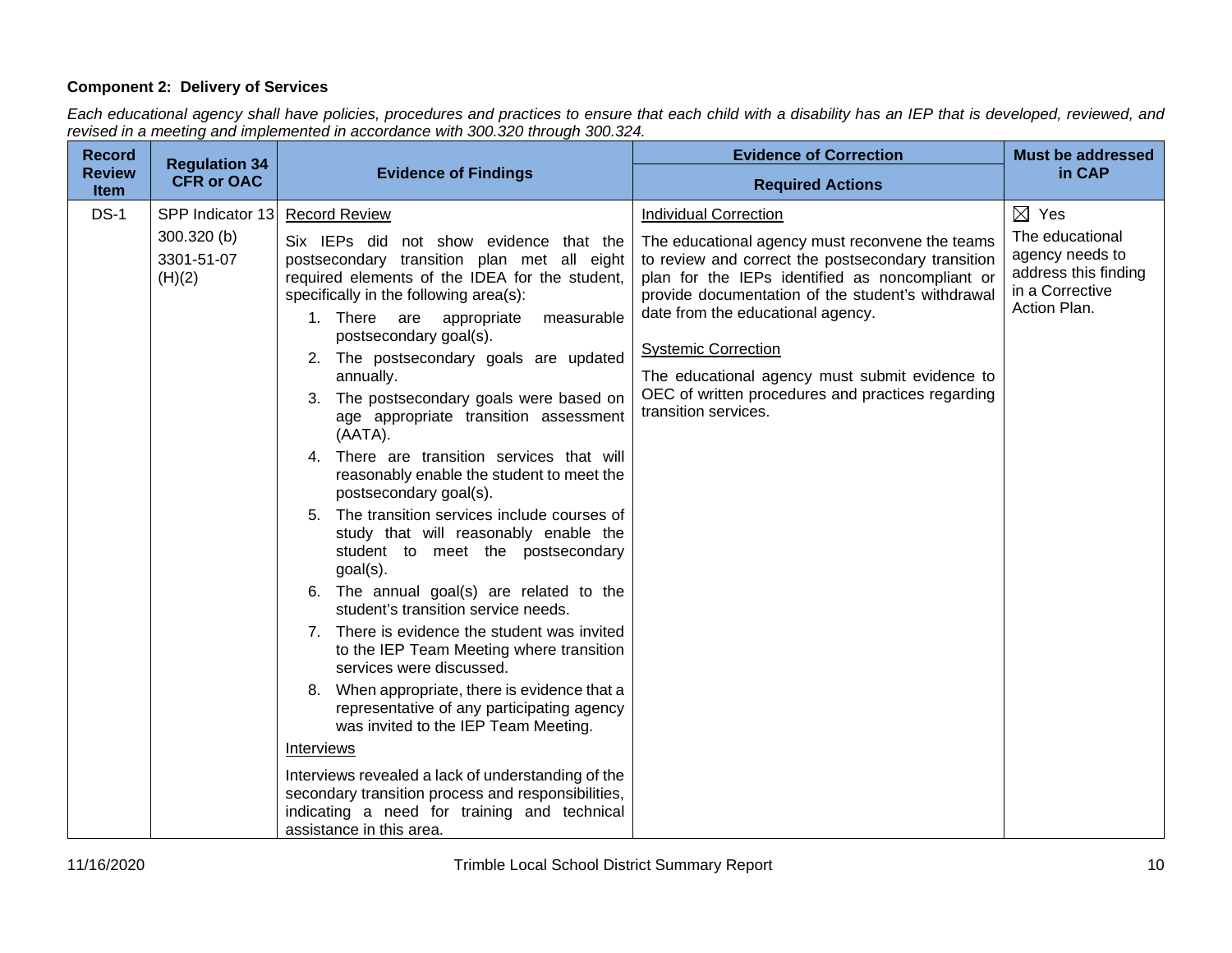| <b>Record</b>         | <b>Regulation 34</b> |                                                                                                                                                                                                                                                                                                                                                                                                                                                                                                                                                                                                                                                                                                                                                                                                                                                             | <b>Evidence of Correction</b>                                                                                                                                                                                                                                                                                                                                                                                                                                                                                                                                                                                                                                                                                                               | <b>Must be addressed</b>                                                                                         |
|-----------------------|----------------------|-------------------------------------------------------------------------------------------------------------------------------------------------------------------------------------------------------------------------------------------------------------------------------------------------------------------------------------------------------------------------------------------------------------------------------------------------------------------------------------------------------------------------------------------------------------------------------------------------------------------------------------------------------------------------------------------------------------------------------------------------------------------------------------------------------------------------------------------------------------|---------------------------------------------------------------------------------------------------------------------------------------------------------------------------------------------------------------------------------------------------------------------------------------------------------------------------------------------------------------------------------------------------------------------------------------------------------------------------------------------------------------------------------------------------------------------------------------------------------------------------------------------------------------------------------------------------------------------------------------------|------------------------------------------------------------------------------------------------------------------|
| <b>Review</b><br>Item | <b>CFR or OAC</b>    | <b>Evidence of Findings</b>                                                                                                                                                                                                                                                                                                                                                                                                                                                                                                                                                                                                                                                                                                                                                                                                                                 | <b>Required Actions</b>                                                                                                                                                                                                                                                                                                                                                                                                                                                                                                                                                                                                                                                                                                                     | in CAP                                                                                                           |
|                       |                      | <b>Other Considerations</b><br>In addition, transition services were often generic<br>in nature and not developed to address individual<br>student needs as identified in the AATA.<br>Several Transition Plans did contain the student's<br>Preferences, Interests, Needs and Strengths<br>(PINS) that were gathered from appropriate<br>AATAs. However, they appeared to be the same<br>for all three postsecondary goals. There is an<br>opportunity for Trimble Local Schools to improve<br>their Transition Planning by better connecting<br>student's PINS to student's Postsecondary<br>Education, Competitive<br>Employment<br>and<br>Independent Living Goals.<br>Training must be provided to all ETR and IEP<br>members responsible for assessing and writing<br>transition plans to ensure they are compliant and<br>beneficial to the student. |                                                                                                                                                                                                                                                                                                                                                                                                                                                                                                                                                                                                                                                                                                                                             |                                                                                                                  |
| <b>DS-2</b>           | 300.320(a)(1)        | <b>Record Review</b><br>Sixteen (16) IEPs did not contain Present Levels<br>of Academic Achievement and Functional<br>Performance (PLOP) that addressed the needs of<br>the student.<br><b>Interviews</b><br>Several staff members indicated they use<br>common assessment data in order to create a<br>current baseline for the Present Levels of<br>Performance. However, these data points are not<br>specific to the deficits described in the goals.<br>Responses to questions about present levels of<br>performance indicated that the intervention<br>specialists were not confident in developing goals.                                                                                                                                                                                                                                           | <b>Individual Correction</b><br>The educational agency must reconvene the IEP<br>teams of the IEPs identified as noncompliant to<br>review and amend the PLOP related to each goal to<br>include:<br>Summary of current daily academic/<br>$\bullet$<br>behavior and/ or functional performance<br>(strengths and needs) compared to<br>expected grade level standards in order to<br>provide a frame of reference;<br>PLOP must relate to the goal measurement<br>Baseline data provided for developing a<br>measurable goal.<br><b>Systemic Correction</b><br>The educational agency must submit evidence to<br>OEC of written procedures and practices regarding<br>the review of current academic/functional data when<br>writing IEPs. | $\boxtimes$ Yes<br>The educational<br>agency needs to<br>address this finding<br>in a Corrective<br>Action Plan. |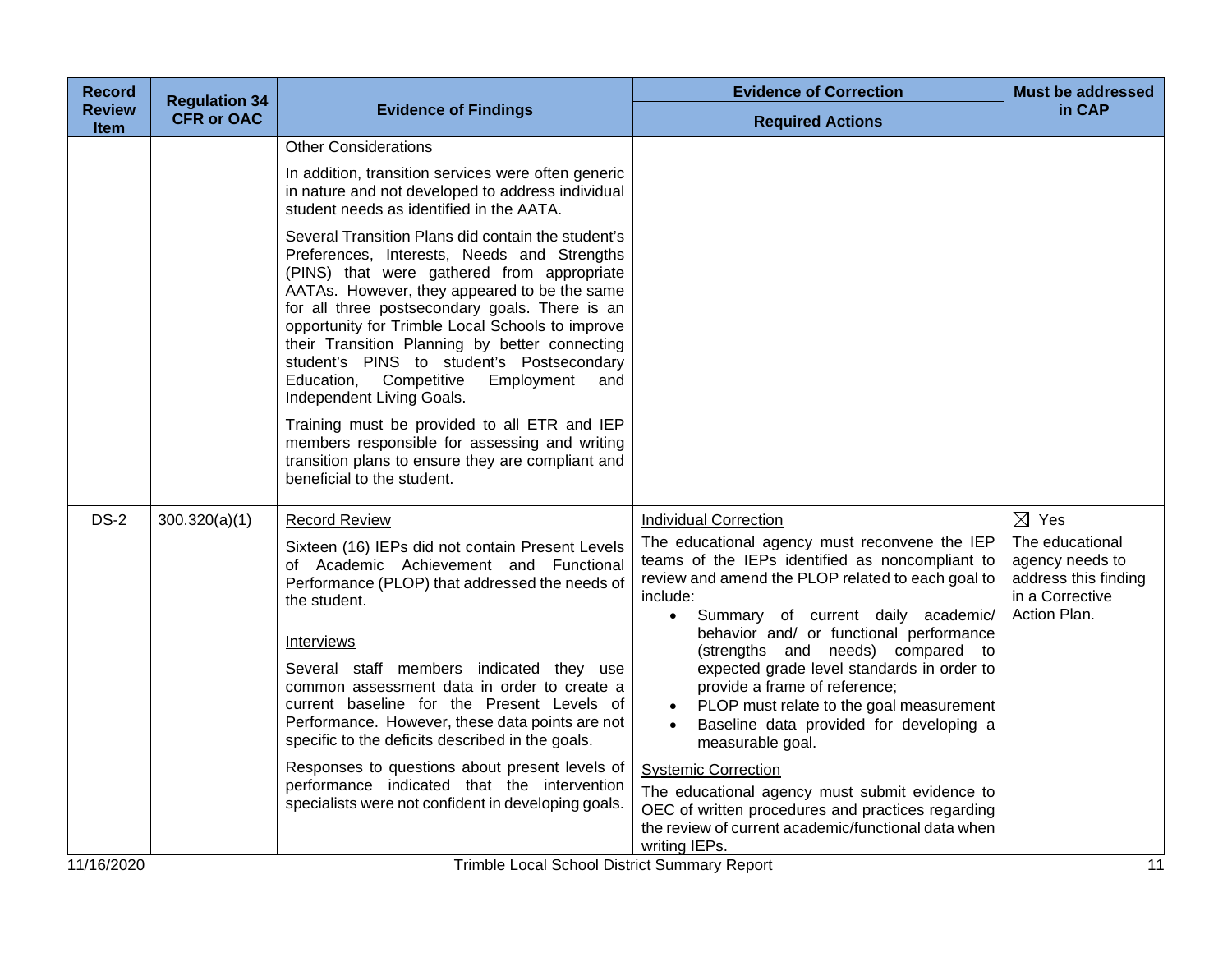| <b>Record</b>                | <b>Regulation 34</b> |                                                                                                                                                                                                                                                                                                                                                                                                                                                                                                                                                                                                                                                                                                                                                                                                                                                                            | <b>Evidence of Correction</b>                                                                                                                                                                                                                                                                                                                                                                                                                                                                                                                                                                                                                                                                                                                                                            | <b>Must be addressed</b>                                                                                         |
|------------------------------|----------------------|----------------------------------------------------------------------------------------------------------------------------------------------------------------------------------------------------------------------------------------------------------------------------------------------------------------------------------------------------------------------------------------------------------------------------------------------------------------------------------------------------------------------------------------------------------------------------------------------------------------------------------------------------------------------------------------------------------------------------------------------------------------------------------------------------------------------------------------------------------------------------|------------------------------------------------------------------------------------------------------------------------------------------------------------------------------------------------------------------------------------------------------------------------------------------------------------------------------------------------------------------------------------------------------------------------------------------------------------------------------------------------------------------------------------------------------------------------------------------------------------------------------------------------------------------------------------------------------------------------------------------------------------------------------------------|------------------------------------------------------------------------------------------------------------------|
| <b>Review</b><br><b>Item</b> | <b>CFR or OAC</b>    | <b>Evidence of Findings</b>                                                                                                                                                                                                                                                                                                                                                                                                                                                                                                                                                                                                                                                                                                                                                                                                                                                | <b>Required Actions</b>                                                                                                                                                                                                                                                                                                                                                                                                                                                                                                                                                                                                                                                                                                                                                                  | in CAP                                                                                                           |
|                              |                      | <b>Other Considerations</b><br>The present levels of performance in the IEPs<br>reviewed were inconsistent in quality and content.<br>Measurable baseline data were missing in many<br>cases. Often, the present levels of performance<br>did not relate to the annual goal. An internal<br>monitoring and review system would be very<br>helpful to promote compliance in present levels of<br>performance.<br>Additional<br>training<br>professional<br>and<br>or<br>development needs to be provided to assist staff<br>members on how to compliantly develop present<br>levels of performance.                                                                                                                                                                                                                                                                         |                                                                                                                                                                                                                                                                                                                                                                                                                                                                                                                                                                                                                                                                                                                                                                                          |                                                                                                                  |
| $DS-3$                       | 300.320(a)(2)(i)     | <b>Record Review</b><br>Twelve (12) IEPs did not contain measurable<br>annual goals.<br>Interviews<br>General education teachers would like to have<br>more input in developing measurable annual<br>goals for students within their classroom. With<br>this in place, present levels of performance could<br>be accurately obtained from staff when they are<br>requested.<br>Although most respondents indicated familiarity<br>with the required elements for annual IEP goals,<br>there is still a need for further training and<br>technical assistance in this area.<br><b>Other Considerations</b><br>Measurable goals in the IEPs reviewed were<br>inconsistent in quality and content. Often one or<br>more required elements were missing.<br>An<br>internal monitoring and review system would be<br>very helpful to promote compliance in annual IEP<br>goals. | <b>Individual Correction</b><br>The educational agency must reconvene the teams<br>of the IEPs identified as noncompliant to review and<br>amend annual goals to contain the following critical<br>elements:<br>1. Clearly defined behavior: the specific action<br>the child will be expected to perform.<br>2. The condition (situation, setting or given<br>material) under which the behavior is to be<br>performed.<br>3. Performance criteria desired: the level the<br>child must demonstrate for mastery and the<br>number of times the child must demonstrate<br>the skill or behavior.<br><b>Systemic Correction</b><br>The educational agency must submit evidence to<br>OEC of written procedures and practices regarding<br>the development of measurable annual IEP goals. | $\boxtimes$ Yes<br>The educational<br>agency needs to<br>address this finding<br>in a Corrective<br>Action Plan. |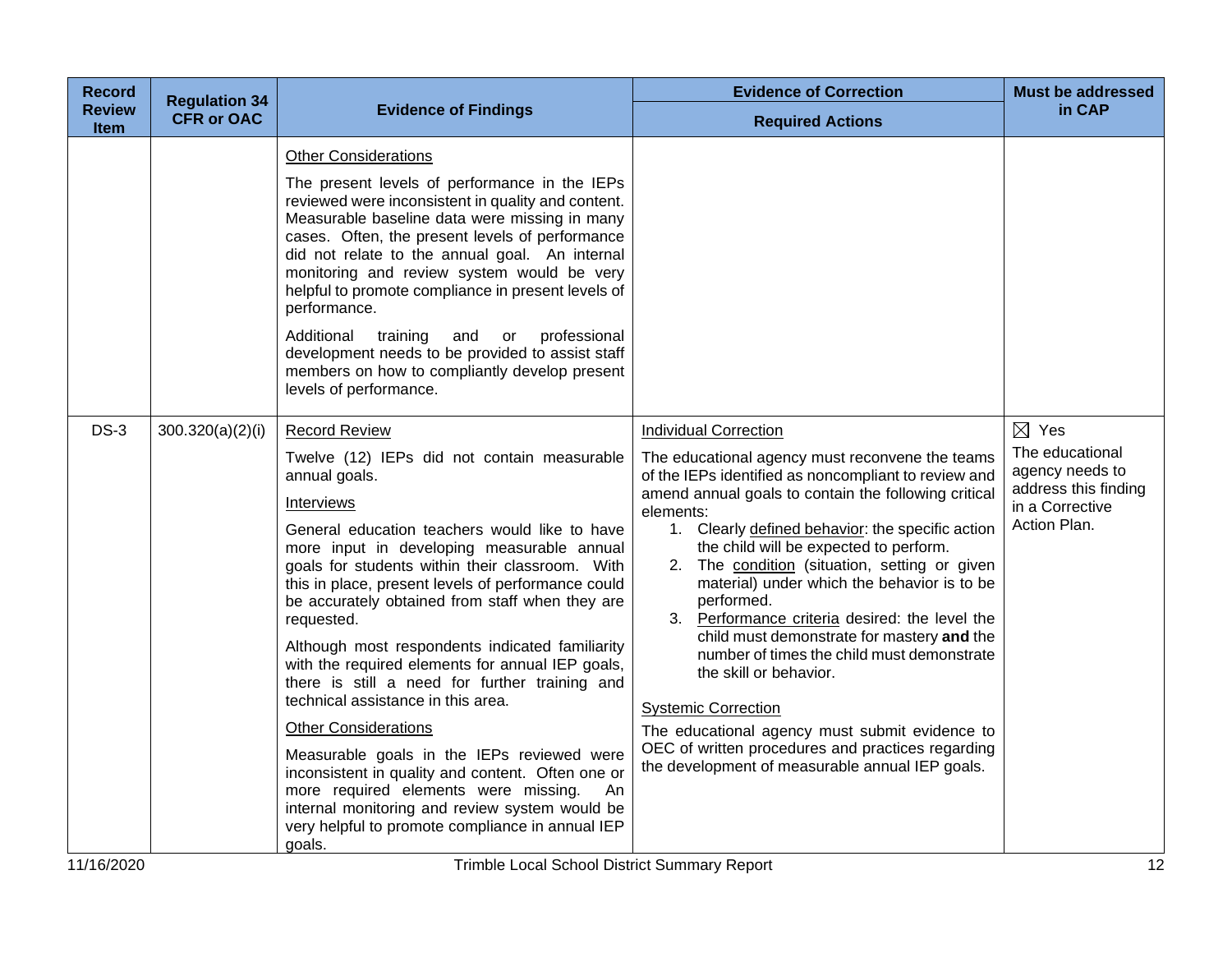| <b>CFR or OAC</b><br>300.320(a)(2)(i) | <b>Evidence of Findings</b>                                                                                                                                                                | <b>Required Actions</b>                                                                                                                                                                                                                                                                                           | in CAP                                                                                                          |
|---------------------------------------|--------------------------------------------------------------------------------------------------------------------------------------------------------------------------------------------|-------------------------------------------------------------------------------------------------------------------------------------------------------------------------------------------------------------------------------------------------------------------------------------------------------------------|-----------------------------------------------------------------------------------------------------------------|
|                                       |                                                                                                                                                                                            |                                                                                                                                                                                                                                                                                                                   |                                                                                                                 |
|                                       | <b>Record Review</b>                                                                                                                                                                       | <b>Individual Correction</b>                                                                                                                                                                                                                                                                                      | $\boxtimes$ No                                                                                                  |
|                                       | Two IEPs did not contain annual goals that<br>address the child's academic area(s) of need.                                                                                                | The educational agency must reconvene the teams<br>of the IEPs identified as noncompliant to review and<br>amend the IEP. Annual goals must address the<br>academic needs of the child unless the team<br>provides evidence that the goals were prioritized<br>based on the severity of the needs of the child.   | The educational<br>agency does not<br>need to address this<br>finding in a<br><b>Corrective Action</b><br>Plan. |
|                                       |                                                                                                                                                                                            | <b>Systemic Correction</b>                                                                                                                                                                                                                                                                                        |                                                                                                                 |
|                                       |                                                                                                                                                                                            | The educational agency must submit evidence to<br>OEC of written procedures and practices regarding<br>the IEP process of addressing identified academic<br>needs.                                                                                                                                                |                                                                                                                 |
| 300.320(a)(2)(i)                      | <b>Record Review</b>                                                                                                                                                                       | <b>Individual Correction</b>                                                                                                                                                                                                                                                                                      | $\boxtimes$ No                                                                                                  |
|                                       | Three IEPs did not contain annual goals that<br>address the child's functional area(s) of need.                                                                                            | The educational agency must reconvene the teams<br>of the IEPs identified as noncompliant to review and<br>amend the IEP. Annual goals must address the<br>functional needs of the child unless the team<br>provides evidence that the goals were prioritized<br>based on the severity of the needs of the child. | The educational<br>agency does not<br>need to address this<br>finding in a<br><b>Corrective Action</b><br>Plan. |
|                                       |                                                                                                                                                                                            | <b>Systemic Correction</b>                                                                                                                                                                                                                                                                                        |                                                                                                                 |
|                                       |                                                                                                                                                                                            | The educational agency must submit evidence to<br>OEC of written procedures and practices regarding<br>the IEP process of addressing identified functional<br>needs.                                                                                                                                              |                                                                                                                 |
| 300.320(a)(4)                         | <b>Record Review</b>                                                                                                                                                                       | <b>Individual Correction</b>                                                                                                                                                                                                                                                                                      | $\boxtimes$ No                                                                                                  |
| 3301-51-07<br>(H)(1)(e)(i)            | Three IEPs did not contain a statement of<br>specially designed instruction that addresses the<br>individual needs of the child and supports the<br>annual goals.                          | The educational agency must reconvene the teams<br>of the IEPs identified as noncompliant to review and<br>amend the specially designed instruction, as<br>appropriate, to address the needs of the child.                                                                                                        | The educational<br>agency does not<br>need to address this<br>finding in a<br>Corrective Action                 |
|                                       | <b>Other Considerations</b>                                                                                                                                                                | <b>Systemic Correction</b>                                                                                                                                                                                                                                                                                        | Plan.                                                                                                           |
|                                       | not meet the 30% threshold for a mandatory CAP<br>component, several issues arose during the<br>interview session, making this a topic of<br>importance. With that statement, it is highly | The educational agency must submit evidence to<br>OEC of written procedures and practices regarding<br>the IEP process of determining specially designed<br>instruction.                                                                                                                                          |                                                                                                                 |
|                                       |                                                                                                                                                                                            | Even though Specially Designed Instruction did                                                                                                                                                                                                                                                                    | Taiwakha Lagal Oskard District Organizació Demont                                                               |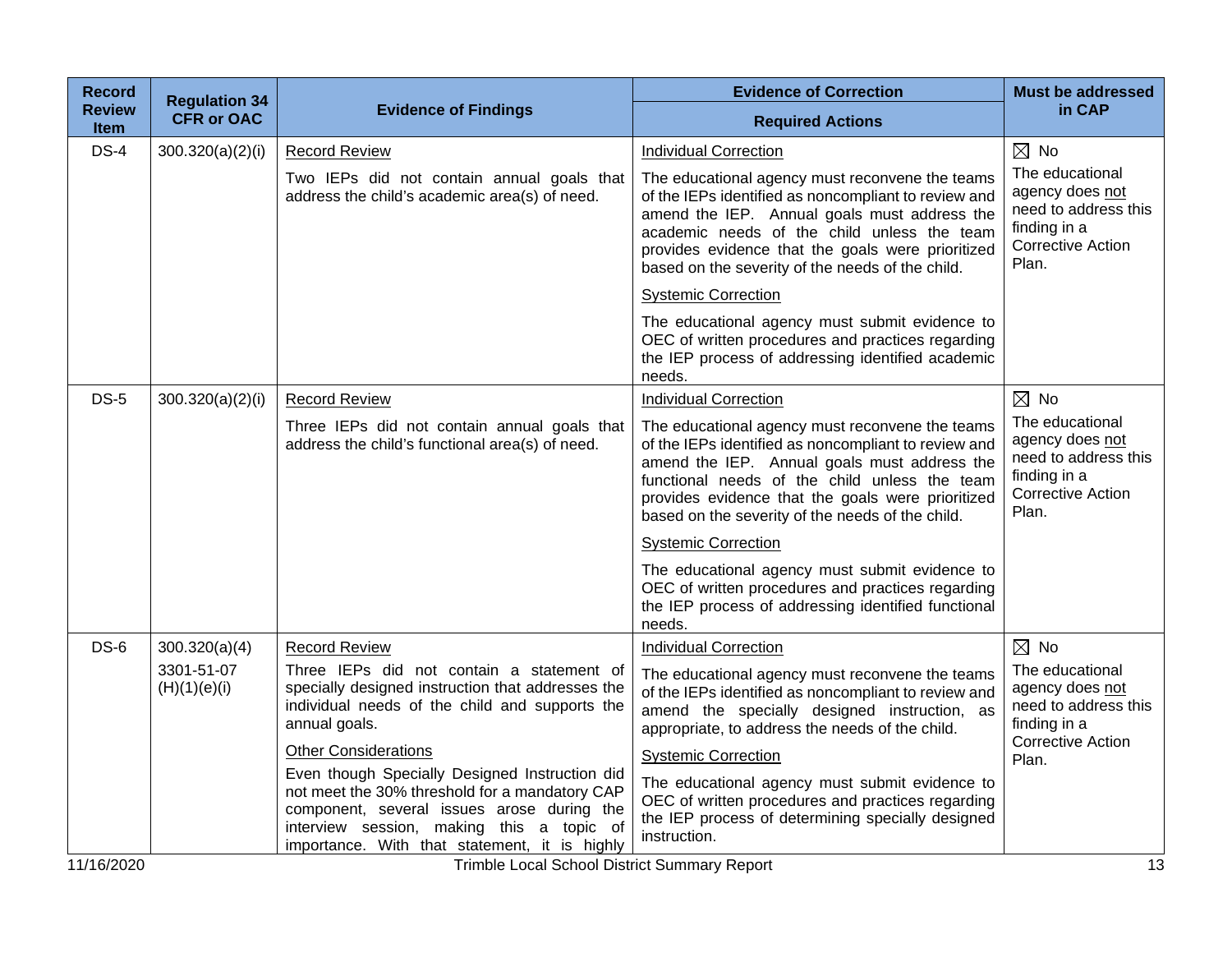| <b>Record</b>                | <b>Regulation 34</b>    |                                                                                                                                                                                                                                                                                                                                                                                                                     | <b>Evidence of Correction</b>                                                                                                                                                                                          | <b>Must be addressed</b>                                                                               |
|------------------------------|-------------------------|---------------------------------------------------------------------------------------------------------------------------------------------------------------------------------------------------------------------------------------------------------------------------------------------------------------------------------------------------------------------------------------------------------------------|------------------------------------------------------------------------------------------------------------------------------------------------------------------------------------------------------------------------|--------------------------------------------------------------------------------------------------------|
| <b>Review</b><br><b>Item</b> | <b>CFR or OAC</b>       | <b>Evidence of Findings</b>                                                                                                                                                                                                                                                                                                                                                                                         | <b>Required Actions</b>                                                                                                                                                                                                | in CAP                                                                                                 |
|                              |                         | recommended Trimble Local Schools revisit and<br>revise how Specially Designed Instruction is<br>stated within the IEP, provided within the<br>classroom and tracked throughout the day. With<br>the development of procedures and training on<br>Specially Designed Instruction, Trimble Local's<br>IEPs will be better equipped for ensuring that Free<br>and Appropriate Public Education is being<br>delivered. |                                                                                                                                                                                                                        |                                                                                                        |
| $DS-7$                       | 300.320(a)(7)           | <b>Record Review</b>                                                                                                                                                                                                                                                                                                                                                                                                | <b>Individual Correction</b>                                                                                                                                                                                           | $\boxtimes$ No                                                                                         |
|                              | 3301-51-07<br>(H)(1)(i) | Two IEPs did not indicate the specific location<br>where the specially designed instruction will be<br>provided.                                                                                                                                                                                                                                                                                                    | The educational agency must reconvene the teams<br>of the IEPs identified as noncompliant to review and<br>amend the location where the specially designed<br>instruction will be provided.                            | The educational<br>agency does not<br>need to address this<br>finding in a<br><b>Corrective Action</b> |
|                              |                         |                                                                                                                                                                                                                                                                                                                                                                                                                     | <b>Systemic Correction</b>                                                                                                                                                                                             | Plan.                                                                                                  |
|                              |                         |                                                                                                                                                                                                                                                                                                                                                                                                                     | The educational agency must submit evidence to<br>OEC of written procedures and practices regarding<br>the IEP process of determining the location where<br>specially designed instruction will occur.                 |                                                                                                        |
| $DS-8$                       | 300.320(a)(7)           | <b>Record Review</b>                                                                                                                                                                                                                                                                                                                                                                                                | <b>Individual Correction</b>                                                                                                                                                                                           | $\boxtimes$ No                                                                                         |
|                              | 3301-51-07<br>(H)(1)(i) | One IEP did not indicate the amount of time and<br>frequency of the specially designed instruction.                                                                                                                                                                                                                                                                                                                 | The educational agency must reconvene the team<br>of the IEP identified as noncompliant to review and<br>amend the amount of time and frequency of the<br>specially designed instruction.                              | The educational<br>agency does not<br>need to address this<br>finding in a<br><b>Corrective Action</b> |
|                              |                         |                                                                                                                                                                                                                                                                                                                                                                                                                     | <b>Systemic Correction</b>                                                                                                                                                                                             | Plan.                                                                                                  |
|                              |                         |                                                                                                                                                                                                                                                                                                                                                                                                                     | The educational agency must submit evidence to<br>OEC of written procedures and practices regarding<br>the IEP process of determining the amount and<br>frequency of specially designed instruction to be<br>provided. |                                                                                                        |
| $DS-9$                       | 300.320(a)(4)           | <b>Record Review</b>                                                                                                                                                                                                                                                                                                                                                                                                | <b>Individual Correction</b>                                                                                                                                                                                           | $\boxtimes$ NA                                                                                         |
|                              | 3301-51-07<br>(H)(1)(e) | All IEPs identified related services that address                                                                                                                                                                                                                                                                                                                                                                   | <b>NA</b>                                                                                                                                                                                                              |                                                                                                        |
|                              |                         | the needs of the child and support the annual<br>goals.                                                                                                                                                                                                                                                                                                                                                             | <b>Systemic Correction</b>                                                                                                                                                                                             |                                                                                                        |
|                              |                         |                                                                                                                                                                                                                                                                                                                                                                                                                     | <b>NA</b>                                                                                                                                                                                                              |                                                                                                        |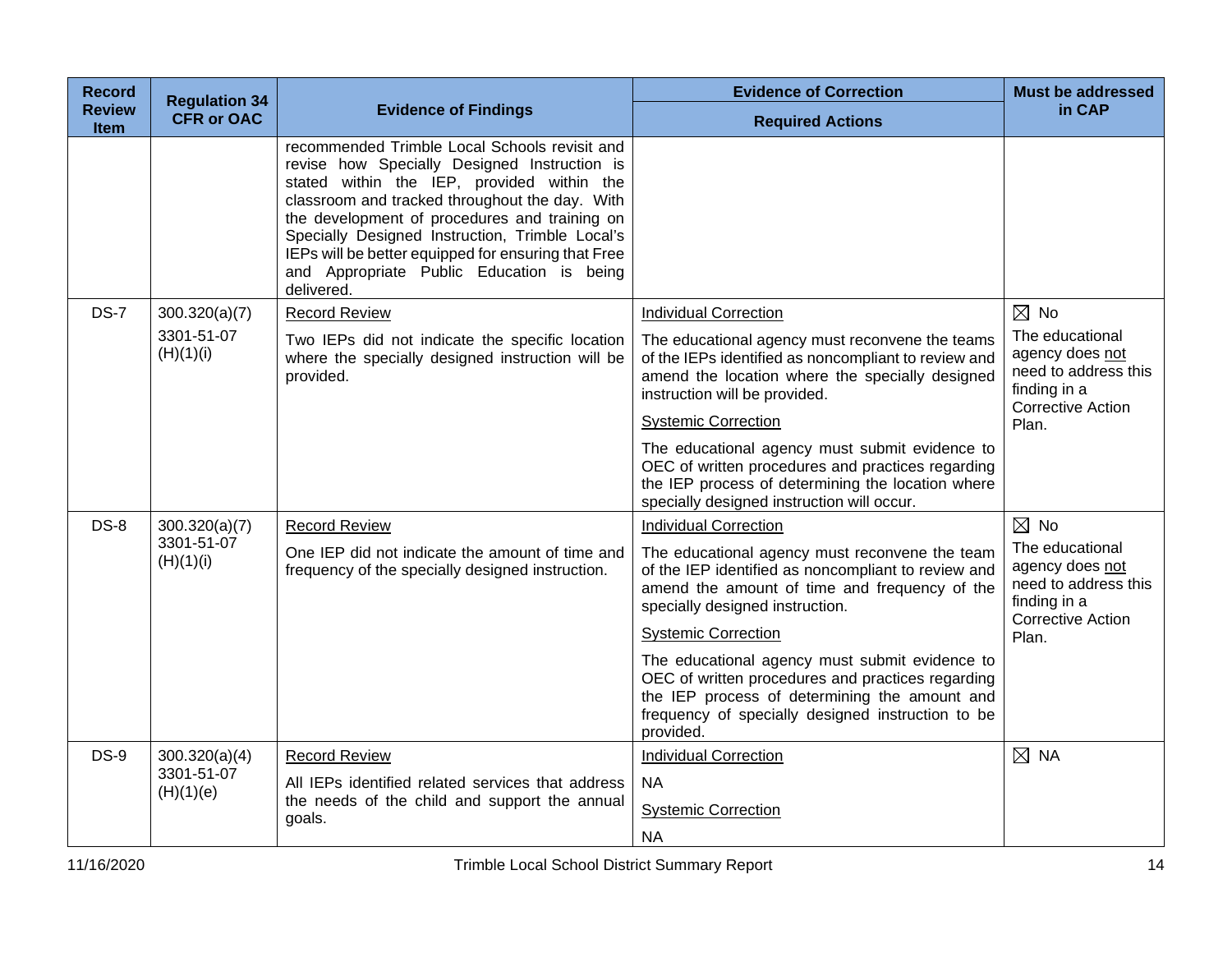| <b>Record</b><br><b>Review</b> | <b>Regulation 34</b><br><b>CFR or OAC</b> | <b>Evidence of Findings</b>                                                                                                                                                                                                                                                                                                                                                                                                                                                                                                 | <b>Evidence of Correction</b><br><b>Required Actions</b>                                                                                                                                                                                                                                                                                                                                                                                                                                             | <b>Must be addressed</b><br>in CAP                                                                               |
|--------------------------------|-------------------------------------------|-----------------------------------------------------------------------------------------------------------------------------------------------------------------------------------------------------------------------------------------------------------------------------------------------------------------------------------------------------------------------------------------------------------------------------------------------------------------------------------------------------------------------------|------------------------------------------------------------------------------------------------------------------------------------------------------------------------------------------------------------------------------------------------------------------------------------------------------------------------------------------------------------------------------------------------------------------------------------------------------------------------------------------------------|------------------------------------------------------------------------------------------------------------------|
| <b>Item</b><br><b>DS-10</b>    | 300.320(a)(7)<br>3301-51-07<br>(H)(1)(i)  | <b>Record Review</b><br>All IEPs indicated the location where the related<br>services will be provided.                                                                                                                                                                                                                                                                                                                                                                                                                     | <b>Individual Correction</b><br><b>NA</b><br><b>Systemic Correction</b><br><b>NA</b>                                                                                                                                                                                                                                                                                                                                                                                                                 | $\boxtimes$ NA                                                                                                   |
| <b>DS-11</b>                   | 300.320(a)(7)<br>3301-51-07<br>(H)(1)(i)  | <b>Record Review</b><br>All IEPs indicated the amount of time, duration<br>and frequency of the related services to be<br>provided.                                                                                                                                                                                                                                                                                                                                                                                         | <b>Individual Correction</b><br><b>NA</b><br><b>Systemic Correction</b><br><b>NA</b>                                                                                                                                                                                                                                                                                                                                                                                                                 | $\boxtimes$ NA                                                                                                   |
| <b>DS-12</b>                   | 300.324(a)(2)(v)<br>3301-51-<br>01(B)(3)  | <b>Record Review</b><br>One IEP did not identify assistive technology to<br>enable the child to be involved and make progress<br>in the general education curriculum.<br><b>Other Consideration</b><br>Assistive technology must describe what will be<br>provided to the student, for what purpose, under<br>what conditions, how often and to what extent. An<br>internal monitoring and review system would be<br>very helpful to promote compliance in identifying<br>Assistive Technology within Section 7 of the IEP. | <b>Individual Correction</b><br>The educational agency must reconvene the team<br>of the IEP identified as noncompliant to review<br>assistive technology and/or services that would<br>directly assist the child with a disability to increase,<br>maintain, or improve their functional capabilities and<br>include them on the IEP.<br><b>Systemic Correction</b><br>The educational agency must submit evidence to<br>OEC of written procedures and practices regarding<br>assistive technology. | $\boxtimes$ Yes<br>The educational<br>agency needs to<br>address this finding<br>in a Corrective<br>Action Plan. |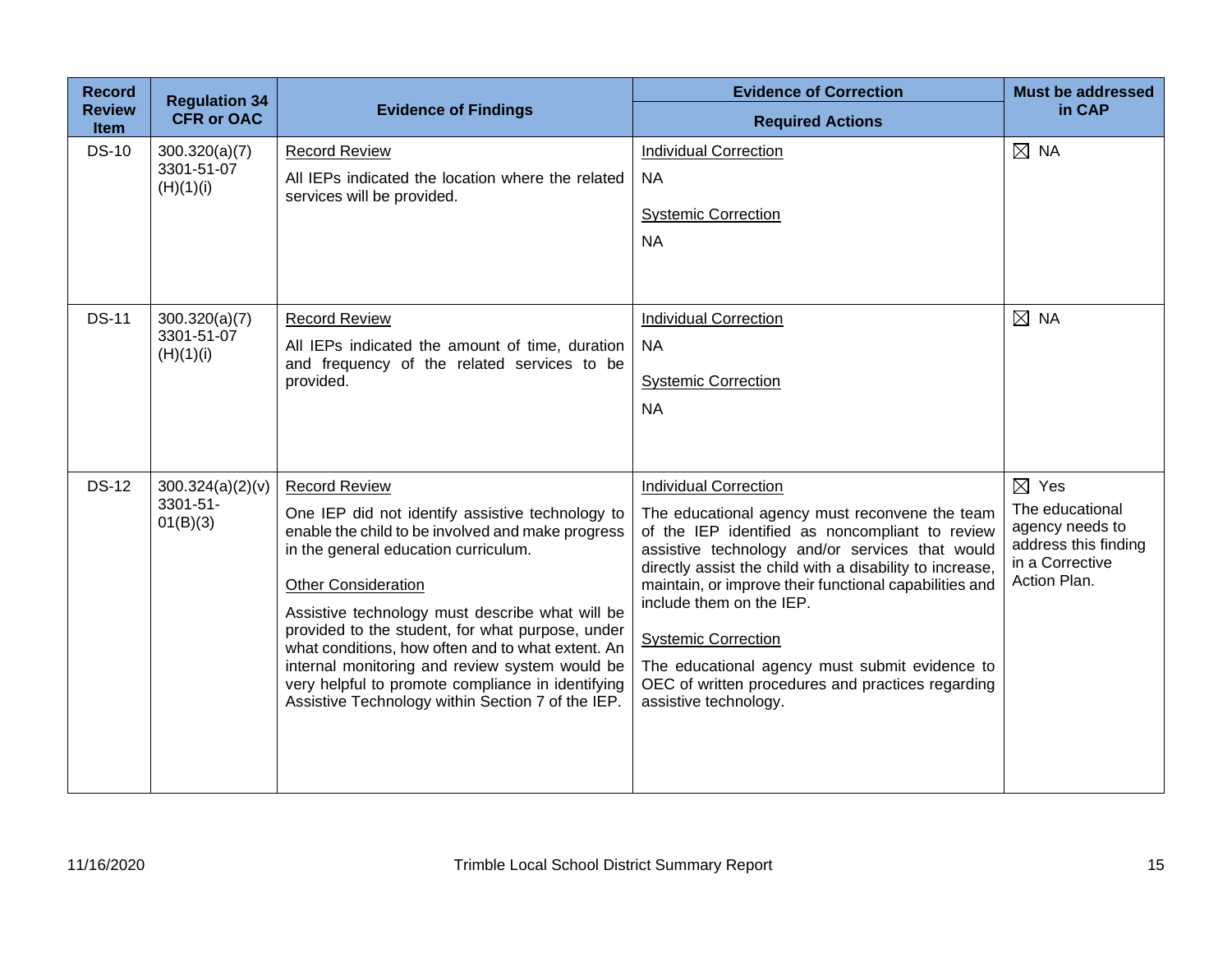| <b>Record</b>         | <b>Regulation 34</b>                        |                                                                                                                                                                                                                                                                                                                                                                                                                                                                                                                                                                                   | <b>Evidence of Correction</b>                                                                                                                                                                                                                                                                                                                                                                                                                                                                                              | <b>Must be addressed</b>                                                                                         |
|-----------------------|---------------------------------------------|-----------------------------------------------------------------------------------------------------------------------------------------------------------------------------------------------------------------------------------------------------------------------------------------------------------------------------------------------------------------------------------------------------------------------------------------------------------------------------------------------------------------------------------------------------------------------------------|----------------------------------------------------------------------------------------------------------------------------------------------------------------------------------------------------------------------------------------------------------------------------------------------------------------------------------------------------------------------------------------------------------------------------------------------------------------------------------------------------------------------------|------------------------------------------------------------------------------------------------------------------|
| <b>Review</b><br>Item | <b>CFR or OAC</b>                           | <b>Evidence of Findings</b>                                                                                                                                                                                                                                                                                                                                                                                                                                                                                                                                                       | <b>Required Actions</b>                                                                                                                                                                                                                                                                                                                                                                                                                                                                                                    | in CAP                                                                                                           |
| <b>DS-13</b>          | 300.320(a)(6)(i)<br>3301-51-07<br>(H)(1)(g) | <b>Record Review</b><br>Thirteen<br>(13)<br><b>IEPs</b><br>identify<br>did<br>not<br>accommodations provided to enable the child to<br>be involved and make progress in the general<br>education curriculum.<br>Interview<br>The need for and use of accommodations was<br>misunderstood by some staff members, indicating<br>a need for training and technical support in this<br>area.<br><b>Other Considerations</b><br>An internal monitoring and review system would<br>be very helpful to promote compliance when<br>writing accommodations within the IEP.                 | <b>Individual Correction</b><br>The educational agency must reconvene the teams<br>of the IEPs identified as noncompliant to review the<br>accommodations that would directly assist the child<br>to access the course content without altering the<br>scope or complexity of the information taught and<br>include them on the IEP.<br><b>Systemic Correction</b><br>The educational agency must submit evidence to<br>OEC of written procedures and practices regarding<br>accommodations.                               | $\boxtimes$ Yes<br>The educational<br>agency needs to<br>address this finding<br>in a Corrective<br>Action Plan. |
| <b>DS-14</b>          | 300.320(a)(4)<br>3301-51-07<br>(H)(1)(e)    | <b>Record Review</b><br>Two IEPs did not identify modifications to enable<br>the child to be involved and make progress in the<br>general education curriculum.<br><b>Other Considerations</b><br>The extent of and conditions for modifications<br>must be explained. Refer to the current level of<br>instruction, reading level or pace of instruction.<br>Phrases like "as needed" are not acceptable in<br>describing modifications.<br>An internal monitoring and review system would<br>be very helpful to promote compliance when<br>writing modifications within the IEP | <b>Individual Correction</b><br>The educational agency must reconvene the teams<br>of the IEPs identified as noncompliant to review the<br>modifications that would alter the amount or<br>complexity of grade-level materials and would<br>enable the child to be involved and make progress<br>in the general education curriculum and include<br>them in the IEP<br><b>Systemic Correction</b><br>The educational agency must submit evidence to<br>OEC of written procedures and practices regarding<br>modifications. | $\boxtimes$ Yes<br>The educational<br>agency needs to<br>address this finding<br>in a Corrective<br>Action Plan. |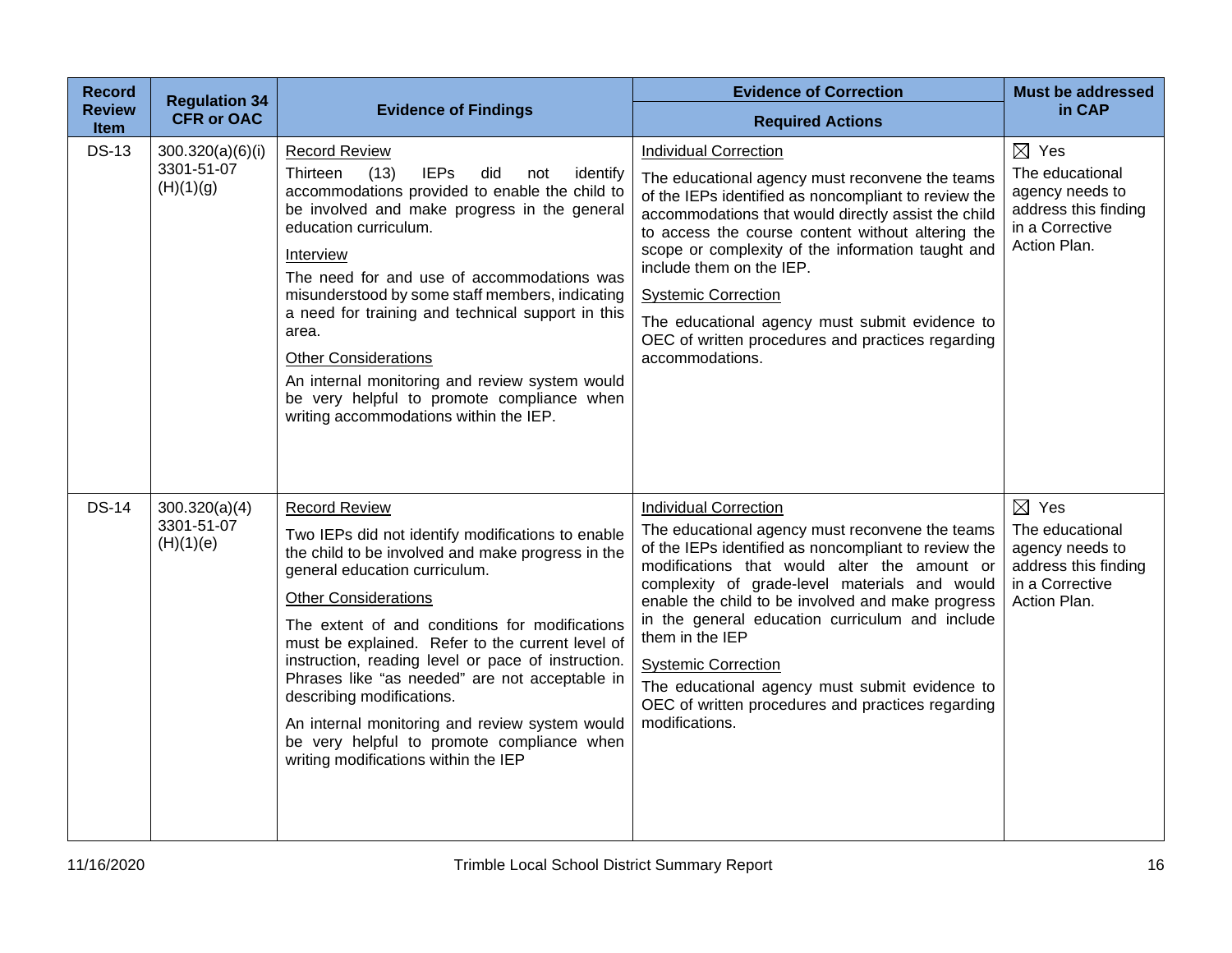| <b>Record</b><br><b>Review</b> | <b>Regulation 34</b>    | <b>Evidence of Findings</b>                                                                                                                                                                                                                 | <b>Evidence of Correction</b>                                                                                                                                                                                                                                                                  | <b>Must be addressed</b><br>in CAP                                                                              |
|--------------------------------|-------------------------|---------------------------------------------------------------------------------------------------------------------------------------------------------------------------------------------------------------------------------------------|------------------------------------------------------------------------------------------------------------------------------------------------------------------------------------------------------------------------------------------------------------------------------------------------|-----------------------------------------------------------------------------------------------------------------|
| <b>Item</b>                    | <b>CFR or OAC</b>       |                                                                                                                                                                                                                                             | <b>Required Actions</b>                                                                                                                                                                                                                                                                        |                                                                                                                 |
| <b>DS-15</b>                   | 300.320(a)(4)           | <b>Record Review</b>                                                                                                                                                                                                                        | <b>Individual Correction</b>                                                                                                                                                                                                                                                                   | $\boxtimes$ Yes                                                                                                 |
|                                | 3301-51-07<br>(H)(1)(e) | Two IEPs did not identify supports for school<br>personnel to enable the child to be involved and<br>make progress in the general education<br>curriculum.                                                                                  | The educational agency must reconvene the teams<br>of the IEPs identified as noncompliant to review the<br>supports for school personnel that were identified by<br>the IEP team and define the supports on the IEP<br>including who will provide the support and when it<br>will take place." | The educational<br>agency needs to<br>address this finding<br>in a Corrective<br>Action Plan.                   |
|                                |                         | Interview                                                                                                                                                                                                                                   |                                                                                                                                                                                                                                                                                                |                                                                                                                 |
|                                |                         | There is a need to better describe adult-to-adult<br>consultation. Clarify the support to include who<br>will receive, who will deliver, when the support will<br>be provided and for what purpose.                                         | <b>Systemic Correction</b><br>The educational agency must submit evidence to<br>OEC of written procedures and practices regarding<br>supports for school personnel.                                                                                                                            |                                                                                                                 |
|                                |                         | <b>Other Considerations</b>                                                                                                                                                                                                                 |                                                                                                                                                                                                                                                                                                |                                                                                                                 |
|                                |                         | A review of IEPs indicated a need for some<br>specific procedures and training provided to all<br>intervention specialists and related services<br>regarding compliantly completing the Support for<br>School Personnel section of the IEP. |                                                                                                                                                                                                                                                                                                |                                                                                                                 |
| <b>DS-16</b>                   | 3301-51-07              | <b>Record Review</b>                                                                                                                                                                                                                        | <b>Individual Correction</b>                                                                                                                                                                                                                                                                   | $\boxtimes$ NA                                                                                                  |
|                                | (H)(1)(h)(ii)           | All student records have a justification statement<br>explaining why the student cannot participate in<br>the regular assessment and why the alternate                                                                                      | <b>NA</b>                                                                                                                                                                                                                                                                                      |                                                                                                                 |
|                                |                         | assessment is appropriate for the student.                                                                                                                                                                                                  | <b>Systemic Correction</b>                                                                                                                                                                                                                                                                     |                                                                                                                 |
|                                |                         |                                                                                                                                                                                                                                             | <b>NA</b>                                                                                                                                                                                                                                                                                      |                                                                                                                 |
| <b>DS-17</b>                   | $3301 - 51 - 07(L)(2)$  | <b>Record Review</b>                                                                                                                                                                                                                        | <b>Individual Correction</b>                                                                                                                                                                                                                                                                   | $\boxtimes$ No                                                                                                  |
|                                |                         | Two IEPs did not contain measurable annual<br>goals and services/placement consistent with<br>progress made.                                                                                                                                | None<br><b>Systemic Correction</b><br>The educational agency must submit evidence to<br>OEC of written procedures and practices regarding<br>measurable annual goals and services consistent<br>with progress made.                                                                            | The educational<br>agency does not<br>need to address this<br>finding in a<br><b>Corrective Action</b><br>Plan. |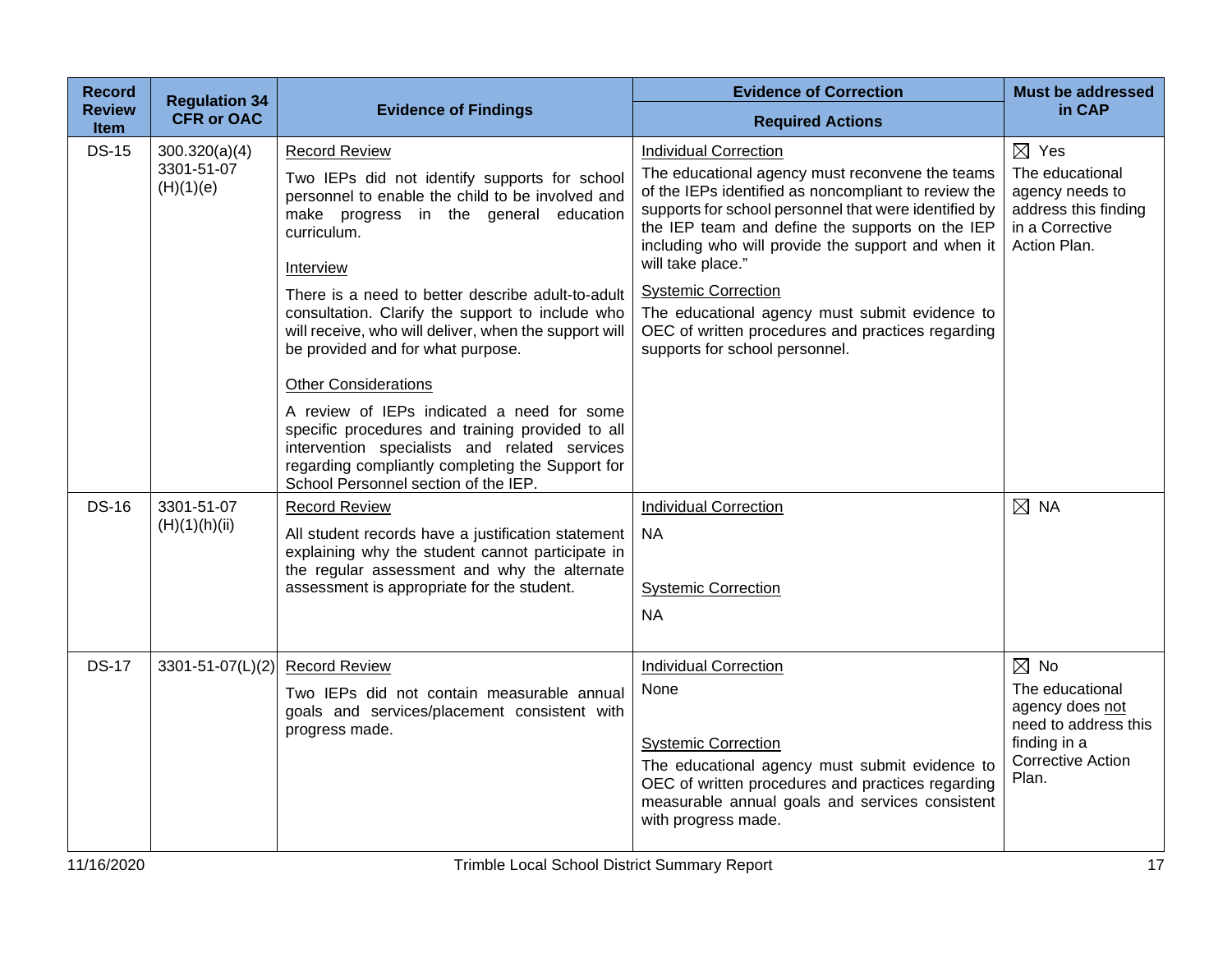| <b>Record</b>                | <b>Regulation 34</b> |                                                                                                                                                                                                                                                                                                     | <b>Evidence of Correction</b>                                                                                                                                                                                                                                                                                                                                                                                                                                                                                                                                                                                                                                                                                                                                                                                                                                                                                                | <b>Must be addressed</b>                                                                                        |
|------------------------------|----------------------|-----------------------------------------------------------------------------------------------------------------------------------------------------------------------------------------------------------------------------------------------------------------------------------------------------|------------------------------------------------------------------------------------------------------------------------------------------------------------------------------------------------------------------------------------------------------------------------------------------------------------------------------------------------------------------------------------------------------------------------------------------------------------------------------------------------------------------------------------------------------------------------------------------------------------------------------------------------------------------------------------------------------------------------------------------------------------------------------------------------------------------------------------------------------------------------------------------------------------------------------|-----------------------------------------------------------------------------------------------------------------|
| <b>Review</b><br><b>Item</b> | <b>CFR or OAC</b>    | <b>Evidence of Findings</b>                                                                                                                                                                                                                                                                         | <b>Required Actions</b>                                                                                                                                                                                                                                                                                                                                                                                                                                                                                                                                                                                                                                                                                                                                                                                                                                                                                                      | in CAP                                                                                                          |
| <b>DS-18</b>                 | 3301-51-07(L)        | <b>Record Review</b>                                                                                                                                                                                                                                                                                | <b>Individual Correction</b>                                                                                                                                                                                                                                                                                                                                                                                                                                                                                                                                                                                                                                                                                                                                                                                                                                                                                                 | $\boxtimes$ Yes                                                                                                 |
|                              |                      | Three IEPs did not show evidence that revisions<br>were made based on data indicating changes in<br>student needs or abilities.                                                                                                                                                                     | The educational agency must reconvene the teams<br>to review and amend the IEPs to reflect changes<br>made based on current needs or abilities.                                                                                                                                                                                                                                                                                                                                                                                                                                                                                                                                                                                                                                                                                                                                                                              | The educational<br>agency needs to<br>address this finding<br>in a Corrective                                   |
|                              |                      | <b>Other Consideration</b>                                                                                                                                                                                                                                                                          | <b>Systemic Correction</b>                                                                                                                                                                                                                                                                                                                                                                                                                                                                                                                                                                                                                                                                                                                                                                                                                                                                                                   | Action Plan.                                                                                                    |
|                              |                      | Through the review of records and progress<br>reports, it appears Trimble Local School District's<br>special education staff is not familiar with the IEP<br>amendment process. Trimble Local Schools can<br>address this issue by providing additional training<br>through the State Support Team. | The educational agency must submit evidence to<br>OEC of written procedures and practices regarding<br>using data to revise IEPs based on changes in<br>student needs or abilities.                                                                                                                                                                                                                                                                                                                                                                                                                                                                                                                                                                                                                                                                                                                                          |                                                                                                                 |
| <b>DS-19</b>                 | 300.321(5)           | <b>Record Review</b>                                                                                                                                                                                                                                                                                | <b>Individual Correction</b>                                                                                                                                                                                                                                                                                                                                                                                                                                                                                                                                                                                                                                                                                                                                                                                                                                                                                                 | $\boxtimes$ No                                                                                                  |
|                              | 3301-51-07(I)        | Two IEPs did not indicate that the IEP Team<br>included a group of qualified professionals.                                                                                                                                                                                                         | For the IEPs identified as noncompliant, the<br>educational agency must:<br>Provide documentation that the parent was<br>$\bullet$<br>informed prior to the IEP meeting that the<br>person qualified to interpret the instructional<br>implications of evaluation results would not<br>participate in the meeting, and<br>Provide a written excuse signed by the parents<br>and the educational agency that allowed the<br>person qualified to interpret the instructional<br>implications of evaluation results not to be in<br>attendance at the IEP meeting, or<br>Reconvene the IEP team to review the IEP with<br>all required members present.<br><b>Systemic Correction</b><br>The educational agency must submit evidence to<br>OEC of written procedures and practices regarding<br>the involvement of people qualified to interpret the<br>instructional implications of evaluation results in the<br>IEP process. | The educational<br>agency does not<br>need to address this<br>finding in a<br><b>Corrective Action</b><br>Plan. |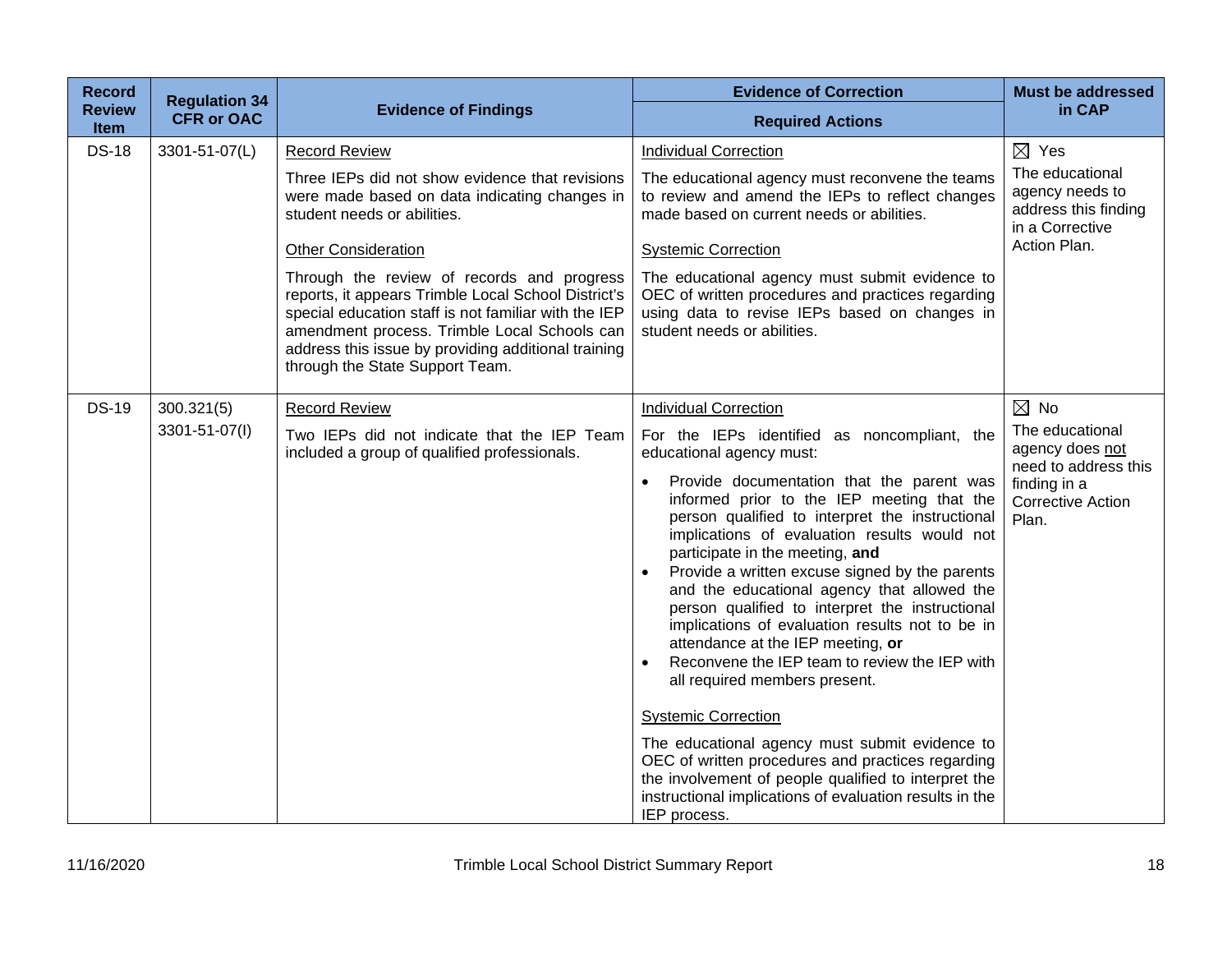# **Component 3: Least Restrictive Environment (LRE) and IEP Alignment**

*Each educational agency shall ensure that to the maximum extent appropriate, children with disabilities, including children in public or nonpublic institutions or other care facilities, are educated with children who are nondisabled; and that a continuum of alternative placements is available to meet the needs of children with disabilities for special education and related services.*

| <b>Record</b>                | <b>Regulation 34</b>                                |                                                                                                                                                                                                                                                                                                                                                                                                                                                                                                                                                                                                                                                                                                                                                                                                                                                                                                                                                                                                                                                                                                                                                                                                                                                                                                                                   | <b>Evidence of Correction</b>                                                                                                                                                                                                                                                                                                                                                                                                                                                                                                                                                                                                                                                                                                                                                                                                                                                                                                                                                                                                                  | <b>Must be</b>                                                                                                   |
|------------------------------|-----------------------------------------------------|-----------------------------------------------------------------------------------------------------------------------------------------------------------------------------------------------------------------------------------------------------------------------------------------------------------------------------------------------------------------------------------------------------------------------------------------------------------------------------------------------------------------------------------------------------------------------------------------------------------------------------------------------------------------------------------------------------------------------------------------------------------------------------------------------------------------------------------------------------------------------------------------------------------------------------------------------------------------------------------------------------------------------------------------------------------------------------------------------------------------------------------------------------------------------------------------------------------------------------------------------------------------------------------------------------------------------------------|------------------------------------------------------------------------------------------------------------------------------------------------------------------------------------------------------------------------------------------------------------------------------------------------------------------------------------------------------------------------------------------------------------------------------------------------------------------------------------------------------------------------------------------------------------------------------------------------------------------------------------------------------------------------------------------------------------------------------------------------------------------------------------------------------------------------------------------------------------------------------------------------------------------------------------------------------------------------------------------------------------------------------------------------|------------------------------------------------------------------------------------------------------------------|
| <b>Review</b><br><b>Item</b> | <b>CFR or OAC</b>                                   | <b>Evidence of Findings</b>                                                                                                                                                                                                                                                                                                                                                                                                                                                                                                                                                                                                                                                                                                                                                                                                                                                                                                                                                                                                                                                                                                                                                                                                                                                                                                       | <b>Required Actions</b>                                                                                                                                                                                                                                                                                                                                                                                                                                                                                                                                                                                                                                                                                                                                                                                                                                                                                                                                                                                                                        | addressed in CAP                                                                                                 |
| LRE-1                        | 300.114<br>300.320(a)(5)<br>3301-51-07<br>(H)(1)(f) | <b>Record Review</b><br>Four IEPs did not include an explanation of the<br>extent to which the child will not participate with<br>nondisabled children in the general education<br>classroom.<br>Interviews<br><b>Interviews</b><br>revealed<br>some<br>difficulties<br>with<br>describing or implementing a true co-teaching<br>model with co-planning that was consistent across<br>all buildings.<br>During interviews, there were inconsistencies<br>reported regarding the understanding of LRE and a<br>continuum of services.<br>Several staff members interviewed stated their co-<br>teaching classes contained more students with<br>disabilities than general education students,<br>making it very difficult for in-depth instruction to<br>take place.<br>Teachers stressed a major concern regarding the<br>amount of "Study Skills" classes available<br>throughout the day. Most of the time spent during<br>these classes were more geared towards<br>addressing students' classroom assignments and<br>testing, instead of allowing the intervention<br>specialist to work on their Specially Designed<br>Instruction. They also stated they would like to see<br>"Study Skills" classes in every grade level because<br>it is beneficial when implemented correctly and<br>addresses individual student needs. | <b>Individual Correction</b><br>The educational agency must reconvene the teams<br>of the IEPs identified as noncompliant to review and<br>include a justification as to why the child was<br>removed from the general education classroom.<br>The justification should:<br>Be based on the needs of the child, not the<br>$\bullet$<br>disability.<br>$\bullet$<br>Reflect that the team has given adequate<br>consideration to meeting the student's needs in<br>the general classroom with supplementary aids<br>and services.<br>Document that the nature or severity of the<br>disability is such that education in general<br>education classes, even with the use of<br>supplementary aids and services, cannot be<br>achieved satisfactorily.<br>Describe potential harmful effects to the child or<br>others, if applicable.<br><b>Systemic Correction</b><br>The educational agency must submit evidence to<br>OEC of written procedures and practices regarding<br>the least restrictive environment placement decision<br>process. | $\boxtimes$ Yes<br>The educational<br>agency needs to<br>address this finding<br>in a Corrective<br>Action Plan. |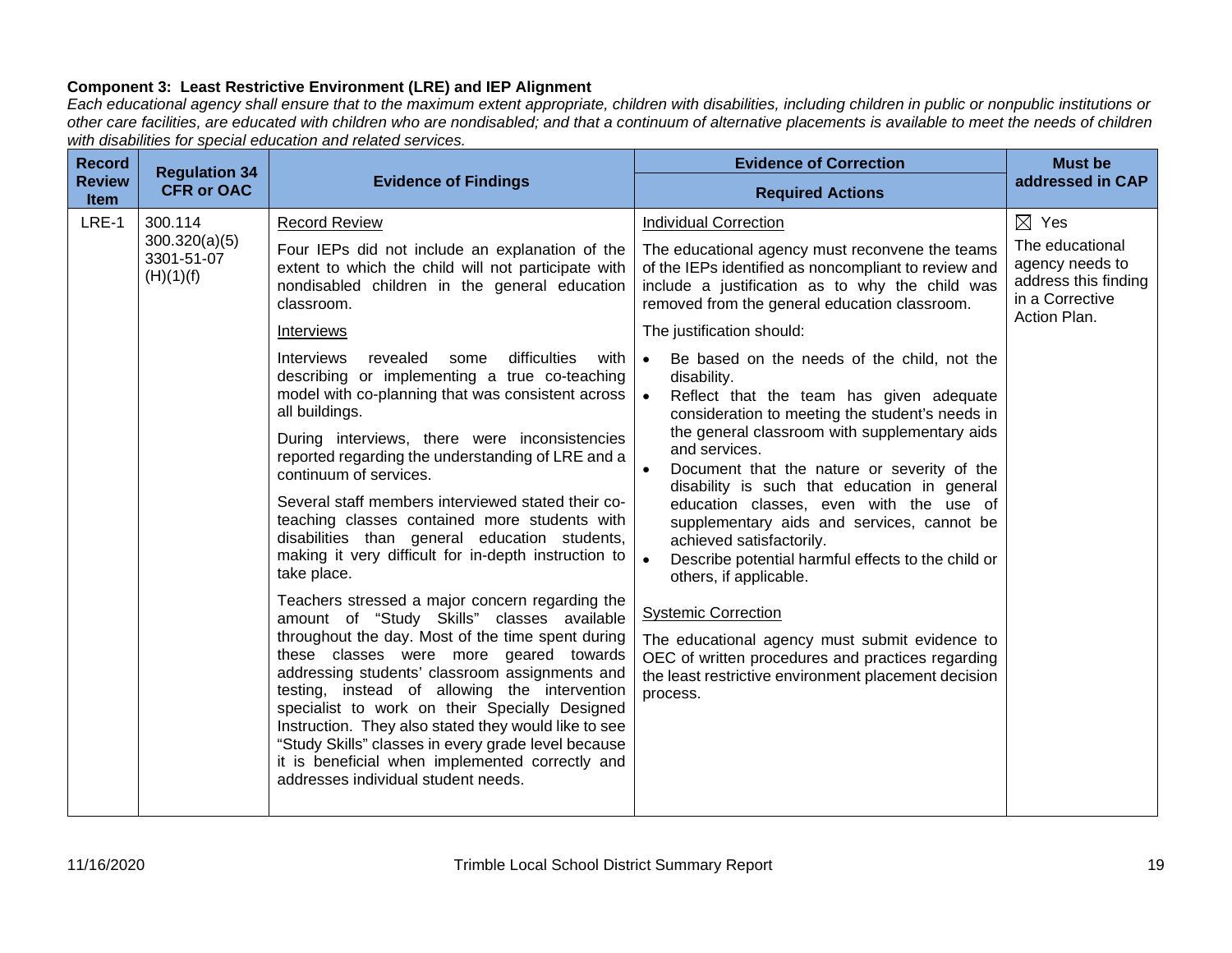| <b>Record</b>                | <b>Regulation 34</b> |                                                                                                                                                                                                                                                                                                                                                                                                                                                                                                                                                                                                                                                                                                                                          | <b>Evidence of Correction</b> | <b>Must be</b>   |
|------------------------------|----------------------|------------------------------------------------------------------------------------------------------------------------------------------------------------------------------------------------------------------------------------------------------------------------------------------------------------------------------------------------------------------------------------------------------------------------------------------------------------------------------------------------------------------------------------------------------------------------------------------------------------------------------------------------------------------------------------------------------------------------------------------|-------------------------------|------------------|
| <b>Review</b><br><b>Item</b> | <b>CFR or OAC</b>    | <b>Evidence of Findings</b>                                                                                                                                                                                                                                                                                                                                                                                                                                                                                                                                                                                                                                                                                                              | <b>Required Actions</b>       | addressed in CAP |
|                              |                      | Since there is not an Algebra 2 or Calculus Co-<br>teaching class, the high school staff would like to<br>see Integrated Math brought back into Trimble<br>Local's curriculum.                                                                                                                                                                                                                                                                                                                                                                                                                                                                                                                                                           |                               |                  |
|                              |                      | <b>Other Considerations</b>                                                                                                                                                                                                                                                                                                                                                                                                                                                                                                                                                                                                                                                                                                              |                               |                  |
|                              |                      | It is recommended that Trimble Local Schools<br>review and revise their continuum of services<br>provided to students with disabilities. Interview<br>sessions discussed<br>the<br>lack of resource<br>classrooms for those who are not progressing in<br>the co-teaching classroom. Instead, those resource<br>classroom placements were only allotted for<br>students who were taking the alternate<br>assessment.<br>Training from the State Support Team and an<br>internal monitoring review system would be very<br>helpful to promote compliance in the areas of Least<br>Restrictive Environment as well as improving their<br>current continuum of services that will best suit<br>each student's individual educational needs. |                               |                  |